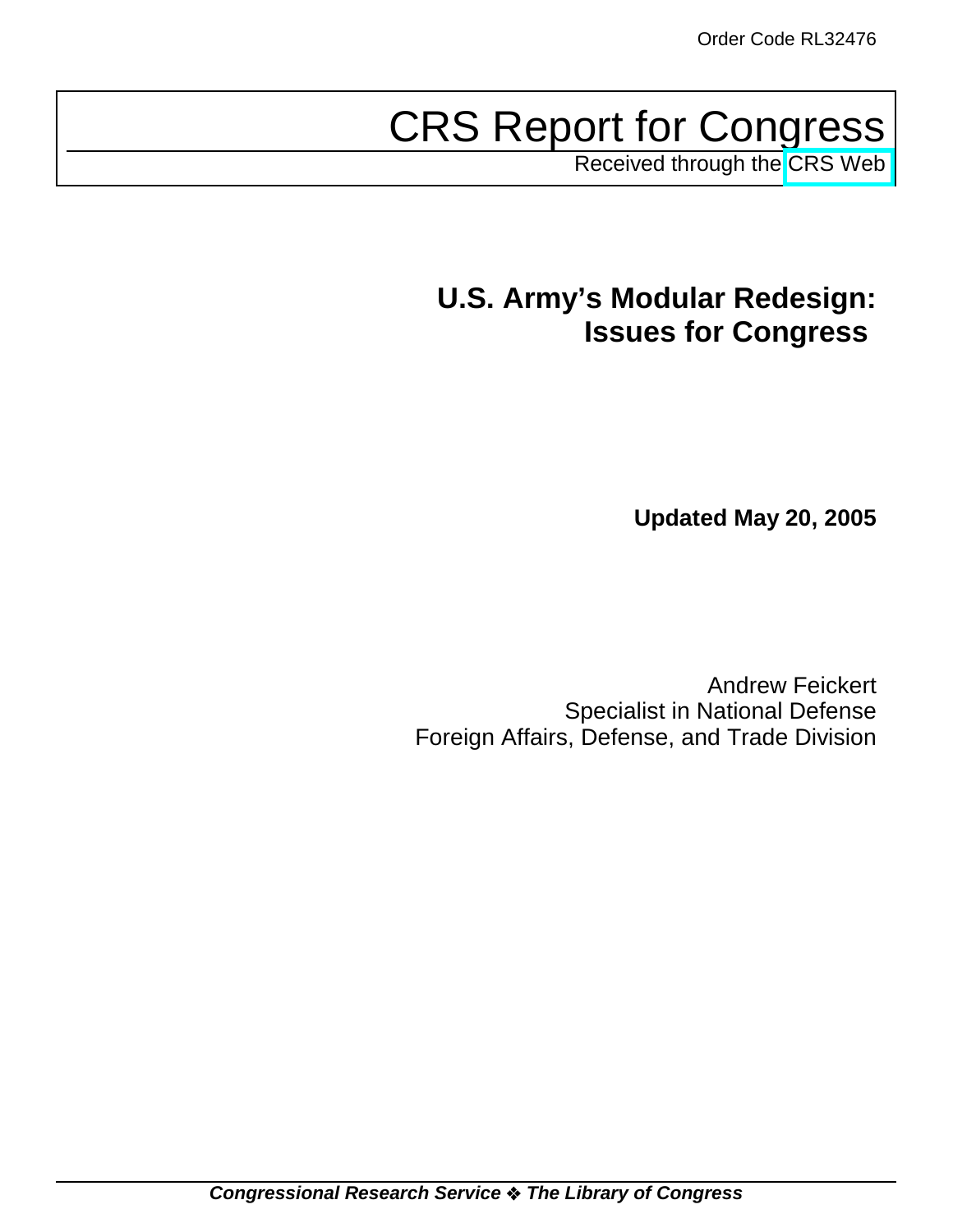## U.S. Army's Modular Redesign: Issues for Congress

### **Summary**

In what the Army describes as the "most significant Army restructuring in the past 50 years," the Army is redesigning its current 10 active duty division force to a 43 or 48 brigade-level unit of action or UA force by FY2007. The Army National Guard will also redesign its force structure in a similar fashion. The addition of up to 15 additional active duty and the conversion of Army National Guard brigades into 31 UA brigade combat teams could provide an additional force pool of deployable units to ease the burden on units presently deployed, and possibly to shorten the length of time that units are deployed on operations. The Army has two other concurrent initiatives underway that it considers inextricably linked to its brigade-centric redesign: rebalancing to create new "high demand" units and stabilizing the force to foster unit cohesion and enhance predictability for soldiers and their families. Both initiatives involve substantial policy, organizational, and personnel changes from FY2004 - FY2009.

Some experts believe that modular redesign, selective rebalancing, and stabilizing of the Army are prudent actions that should provide the Army with additional deployable units and also eventually bring stability to soldiers and their families. As long as no additional significant long term troop commitments arise, many feel that these initiatives could help ease the stress on both the active and reserve forces. As the Army continues its modular conversion, it may have to contend with personnel and equipment shortages which could impede plans to build this new force as intended. Some analysts and government officials also question if the Army can afford both its Future Combat System (FCS) program and its modularity program. In addition to funding considerations, recruiting and retention and equipment issues could also affect the Army's modularization plans.

Rebalancing and stabilization efforts are currently underway but at this early stage, it is difficult to gauge their impact on the modularization process. Where these new units of action will eventually be based is also of interest to many analysts, and the Global Basing Strategy as well as the 2005 Base Realignment and Closure (BRAC) process will likely influence where the Army will base its forces. With a number of active duty brigades already converted to the UA structure and the modular  $3<sup>rd</sup>$  Infantry Division presently serving in Iraq, the  $109<sup>th</sup>$  Congress might examine how effectively these new UAs perform in an operational setting and how potential personnel and equipment shortages could affect the Army's plans to convert the rest of the Army into the Army Modular Force (AMF). This report will be updated.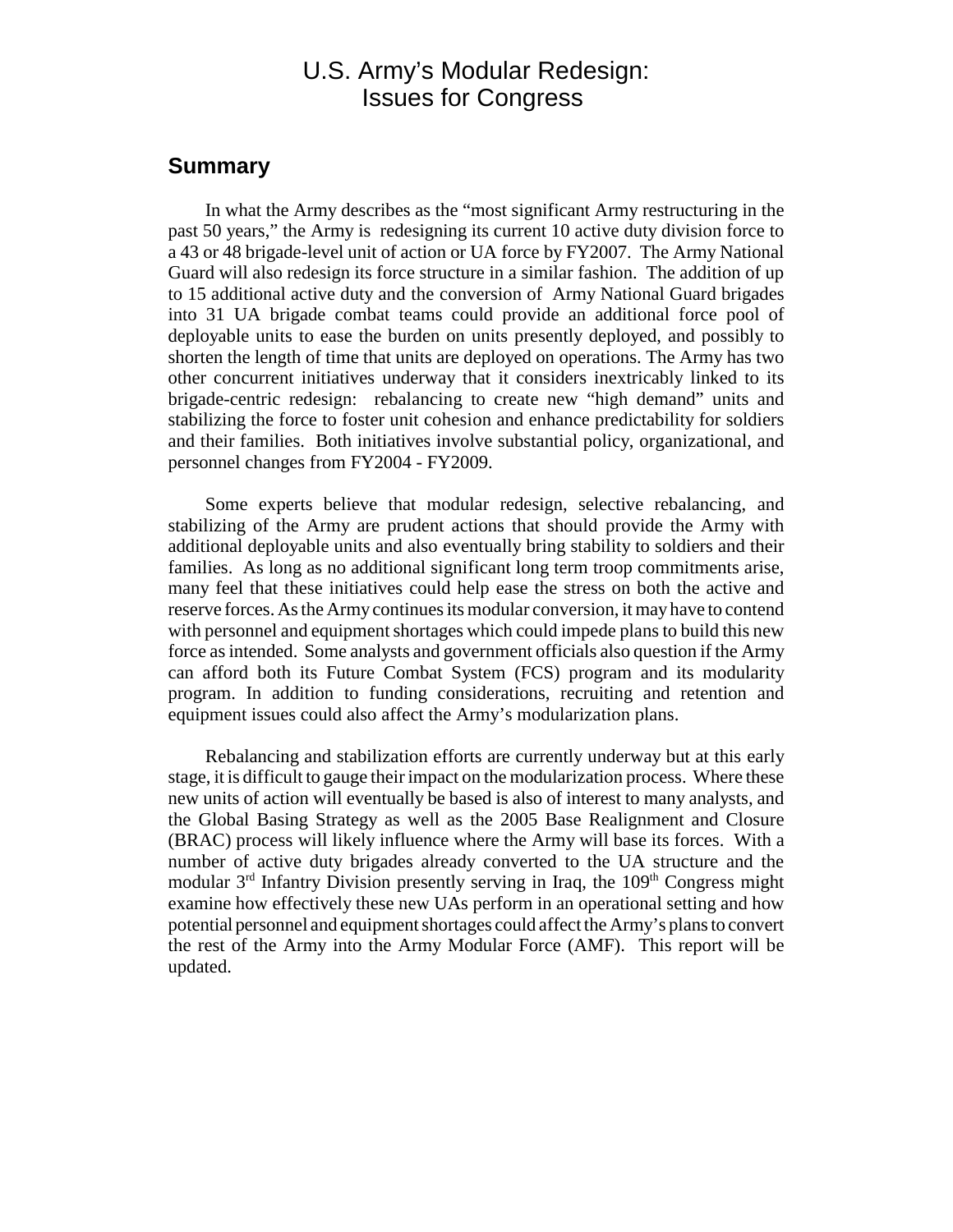## **Contents**

| Possible Limitations of Female Soldiers in Forward        |
|-----------------------------------------------------------|
|                                                           |
|                                                           |
| Modularity "Lessons Learned" From Deployments to Iraq  19 |
|                                                           |

## **List of Tables**

| Table 2. Numbers of Active, Guard, and Reserve Support Units |  |  |
|--------------------------------------------------------------|--|--|
|                                                              |  |  |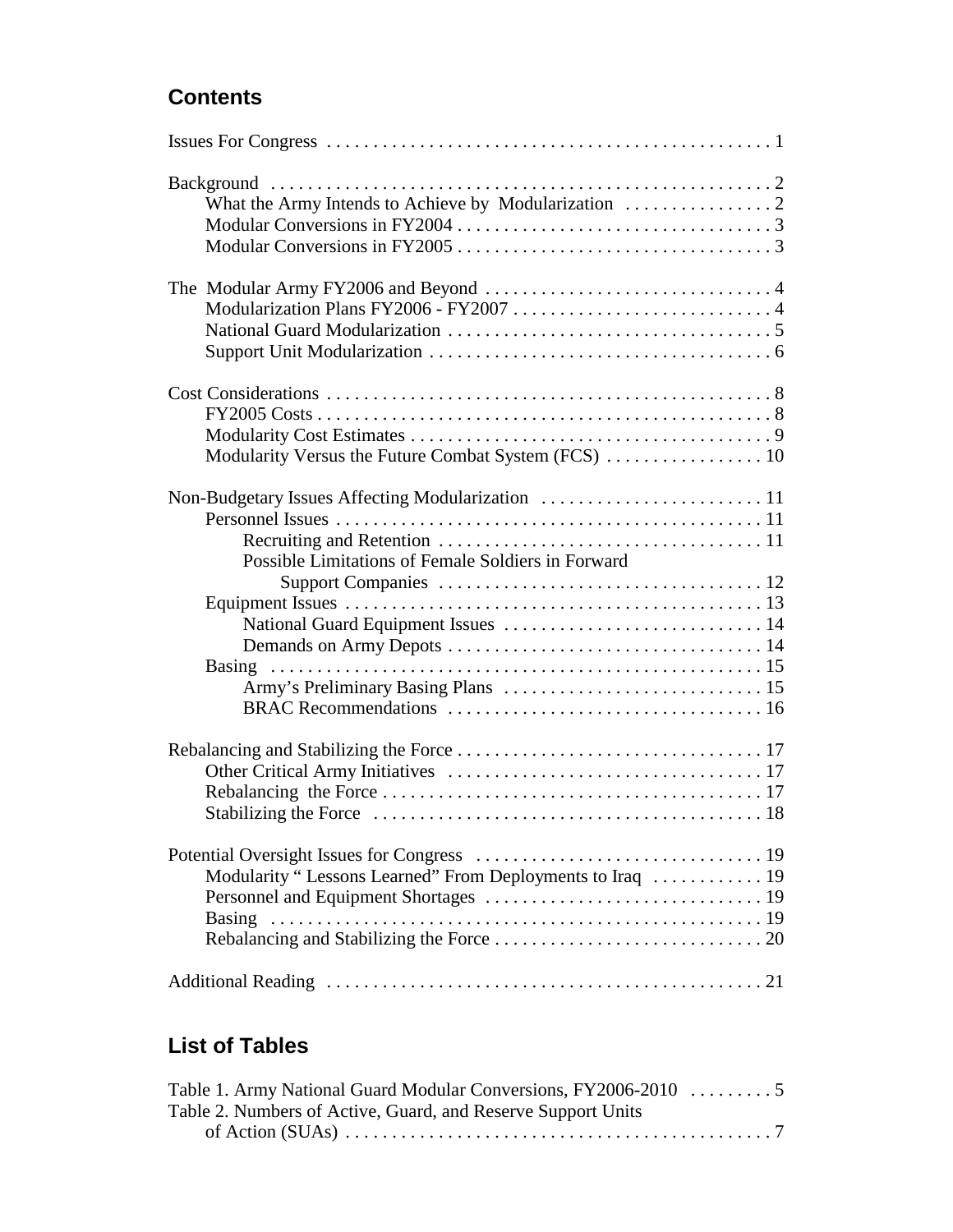|  | Table 3. FY2005 Supplemental Request for Army Modularization 8 |  |
|--|----------------------------------------------------------------|--|
|  |                                                                |  |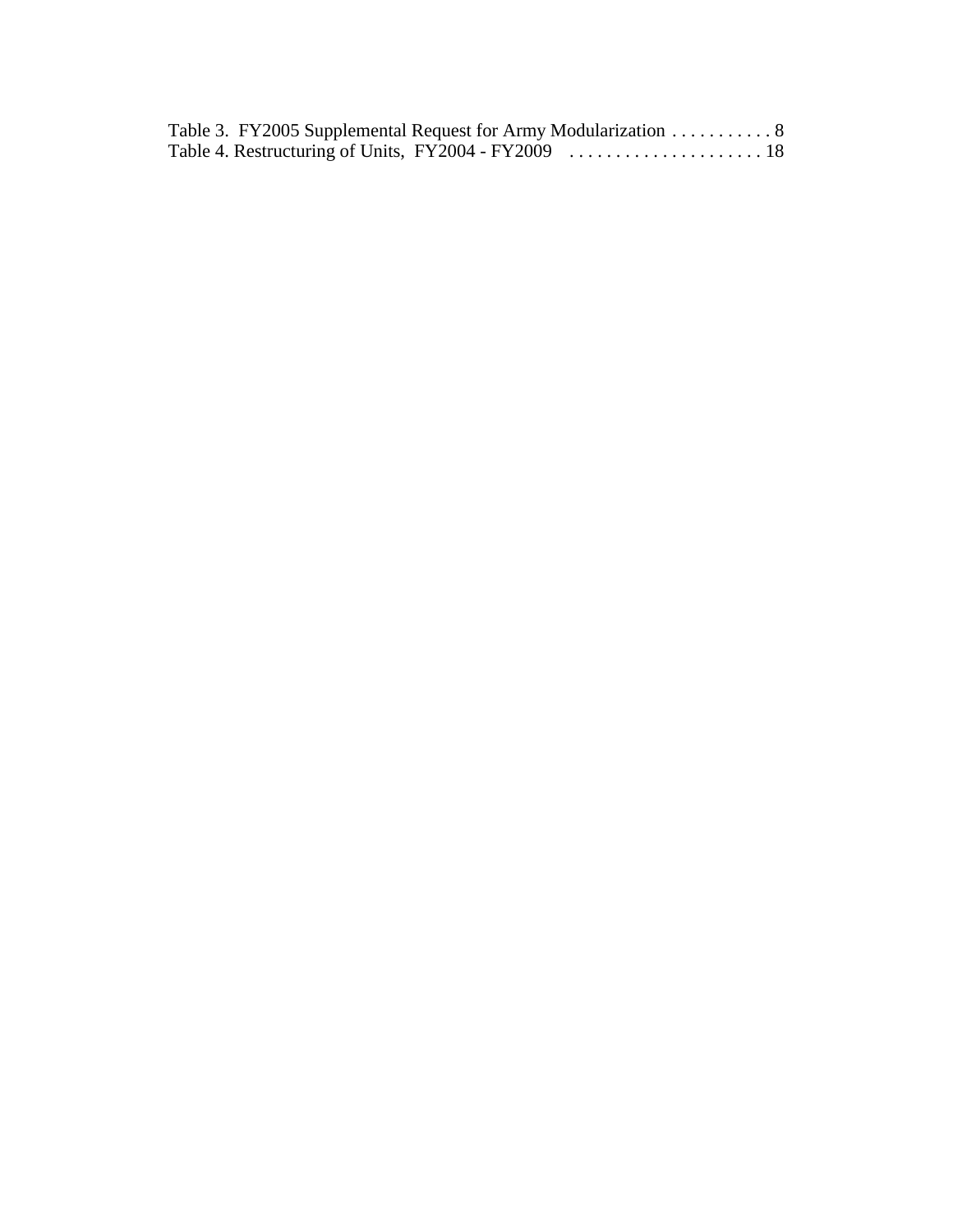## U.S. Army's Modular Redesign: Issues for Congress

## **Issues For Congress**

The United States Army is undertaking a total organizational redesign of its combat and associated support units to better meet current and future operational requirements. This redesign effort, as well as associated rebalancing and stabilization initiatives, are deemed important by proponents as they are intended to sustain both the active and reserve Army through a potentially long term, manpower and resource intensive war on terror.

The overall issue facing Congress is how well the Army's modularity program is progressing and what are some of the issues affecting this major redesign effort. Also of critical importance is the Army's ability to fund both the Future Combat System (FCS) program and its modularity program concurrently. Key oversight questions can be summarized as follows:

- How well are the Army's first two modular units performing in Iraq and what has been learned during these operations that could affect the modularization of the rest of the Army?
- What are the specific modularity-related personnel and equipment shortages facing the Army?
- What is the Army's current basing plan for its modular forces and how might these plans be effected by the global repositioning of forces as well as the FY2005 Base Realignment and Closure (BRAC) process?
- ! How are the Army's complementary force rebalancing and stabilization efforts progressing?

Congress' decisions on these and other related issues could have significant implications for U.S. national security, Army funding requirements, and future congressional oversight activities. This report addresses the U.S. Army's redesign of its current force structure, based on large divisions, into one based on brigadelevel modular "units of action"  $(UA)^1$ .

<sup>&</sup>lt;sup>1</sup> According to Department of the Army Pamphlet 10-1, "Organization of the United States Army," dated June 14, 1994, a division consists of approximately 10,000 to 18,000 soldiers and a brigade consists of approximately 3,000 to 5,000 soldiers.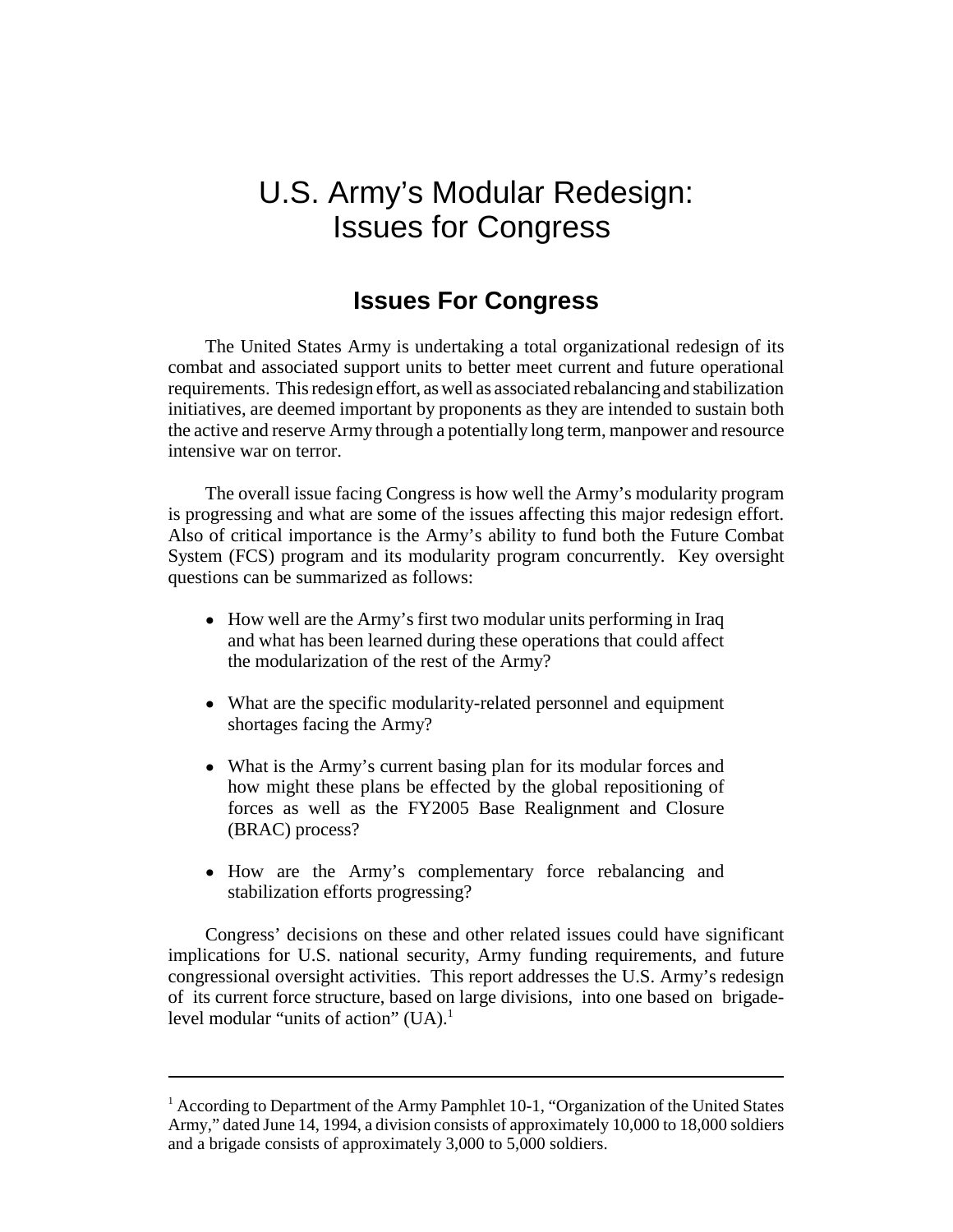## **Background**

### **What the Army Intends to Achieve by Modularization**

The Army maintains that by organizing the Army around UA Brigade Combat Teams (BCTs) and Support Units of Action (SUA), that it will be able to "better meet the challenges of the  $21<sup>st</sup>$  century security environment and, specifically, jointly fight and win the Global War on Terrorism."2 Accordingly, the Army hopes that modularization will result in:

- "At least a 30 percent increase in the combat power of the active component of the force";
- "An increase in the rotational pool of ready units by at least 50 percent";
- "Creation of a deployable joint-capable headquarters";
- "Force design upon which the future network centric developments" [Future Combat System] can be readily applied";
- "Reduced stress on the force through a more predictable deployment cycle:"
	- "One year deployed and two years at home station for the active component";
	- "One year deployed and four years at home station for the Reserve Force":
	- "One year deployed and five years at home station for the National Guard Force"; and
	- "Reduced mobilization times for the reserve component as a whole."3

Some, however, question some of the Army's claims. A recent Congressional Budget Office (CBO) study, "Options for Restructuring the Army" notes the following:

The modularity initiative will boost the number of combat forces available to the Army by up to 5 percent. But it may require an additional 60,000 personnel to do so (or twice the temporarily authorized increase), and it will make the Army more reliant on reserve support units. Moreover, modularity is unlikely to lead to substantial improvements in deployment times.<sup>4</sup>

<sup>2</sup> *Army Strategic Planning Guidance 2005*, January 15, 2005, p. 9.

 $3$  Ibid.

<sup>&</sup>lt;sup>4</sup> Congressional Budget Office (CBO) Study, " Options for Restructuring the Army," May 2005, p . Xii.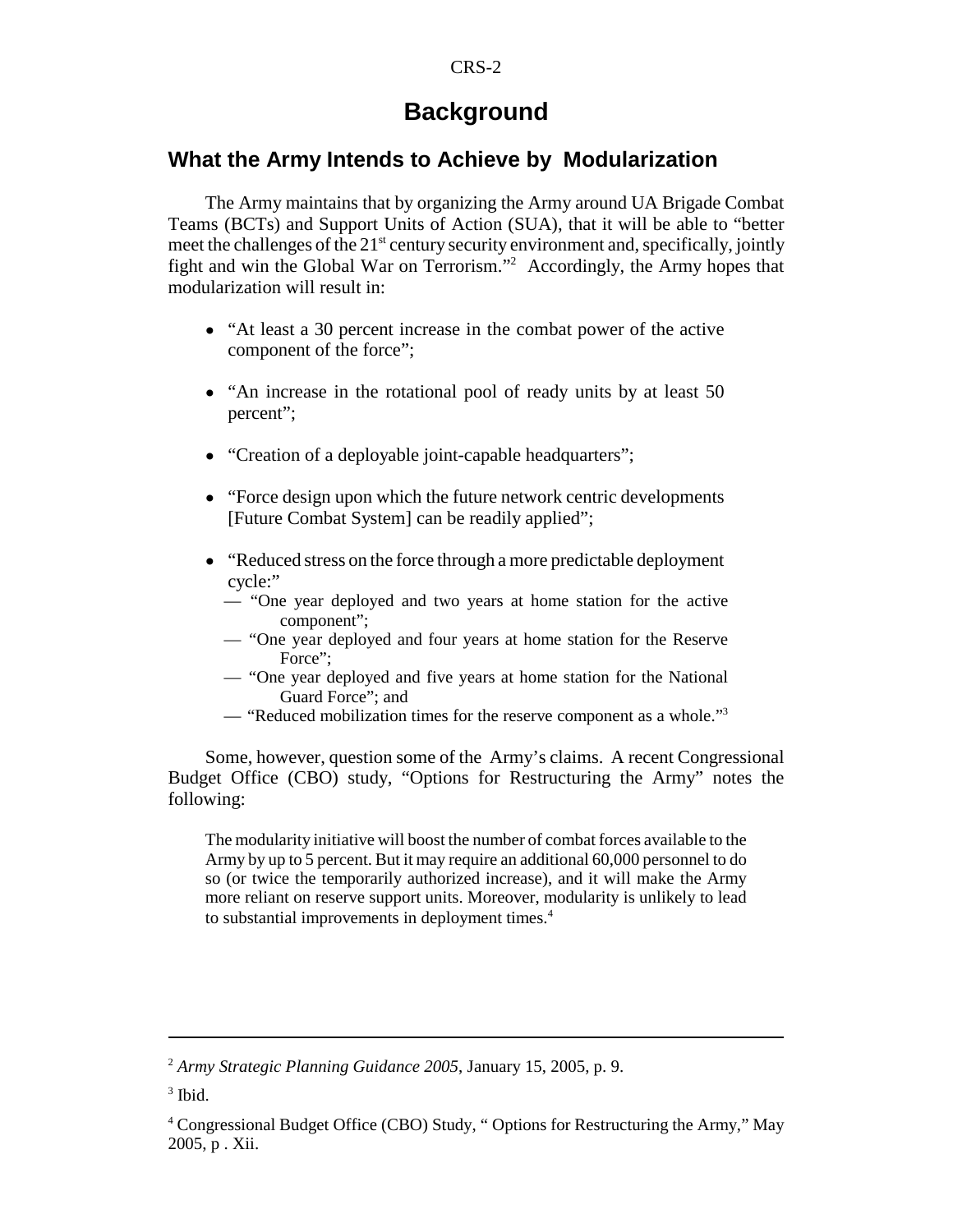### **Modular Conversions in FY2004**

In FY2004, the Army began converting three of its ten active duty divisions into modular forces. Two of these divisions — the  $3<sup>rd</sup>$  Infantry Division from Ft. Stewart, Georgia and the 101<sup>st</sup> Airborne Division (Air Assault) from Ft. Campbell, Kentucky — were totally converted in FY2004 and their respective division headquarters were converted into UE x's - headquarters units which are designed to command up to six UAs as well as Supporting Units of Action. The  $10<sup>th</sup>$  Mountain Division (Light Infantry) from Ft. Drum, New York also began its modular conversion in FY2004 by adding a third UA brigade combat team as well as converting its division headquarters to a UE x structure. A fourth UA is scheduled to be added to the  $10<sup>th</sup>$ Mountain Division in FY2005 and will be stationed at Ft. Polk, Louisiana at the Joint Readiness Training Center.<sup>5</sup> Also in 2004, the Army's third Stryker Brigade Combat Team (SBCT) will be stood up as part of Hawaii-based the  $25<sup>th</sup>$  Infantry Division  $(Light).<sup>6</sup>$ 

In March 2005, the converted  $3<sup>rd</sup>$  Infantry Division was sent back to Iraq for a year-long deployment.<sup>7</sup> The 3<sup>rd</sup> Infantry Division led the U.S. assault on Baghdad in in March of 2003 under the Army's traditional three brigade, division design and experts suggest that the current deployment of the reconfigured  $3<sup>rd</sup>$  Infantry Division will yield a significant amount of valuable information which could help with ongoing and future modular conversions. The  $101<sup>st</sup>$  Airborne Division, which also converted in FY2004, is slated to return to Iraq for the second time in late summer or early fall of 2005.<sup>8</sup>

## **Modular Conversions in FY2005**

In addition to the creation of the  $10<sup>th</sup>$  Mountain Division's fourth UA in 2005, a number of other conversions are planned to occur this year. The  $4<sup>th</sup>$  Infantry Division at Ft. Hood, Texas is scheduled to begin its modularization, with the division headquarters converting to a UE x. The  $1<sup>st</sup>$  Corps headquarters, stationed at Ft. Lewis, Washington is planned to be downgraded and converted to a UE x in 2005

<sup>5</sup> Matthew Cox, "Army Announces Locations for Its 10 New Brigades," *Army Times,* July 23, 2004.

<sup>&</sup>lt;sup>6</sup> The SBCTs are organized around motorized infantry battalions and have a unique reconnaissance, surveillance, and target acquisition (RSTA) squadron and are intended to be used primarily in small-scale contingency operations in complex and urban terrain in a variety of roles ranging from combat to stability operations. These forces are considered "medium" forces and were viewed by the Army's previous Chief of Staff — General Eric Shinseki — as an interim forces until Future Combat System (FCS) equipped brigades were fielded. Under new transformation plans, Stryker units will remain part of the Future Force.

<sup>&</sup>lt;sup>7</sup> Donna Miles, "Two Years in Iraq:  $3<sup>rd</sup>$  ID Returns with New Mission, Focus," American Forces Information Services, March 22, 2005.

<sup>&</sup>lt;sup>8</sup> Conversation with the 101<sup>st</sup> Airborne Division Public Affairs Officer, April 12, 2005.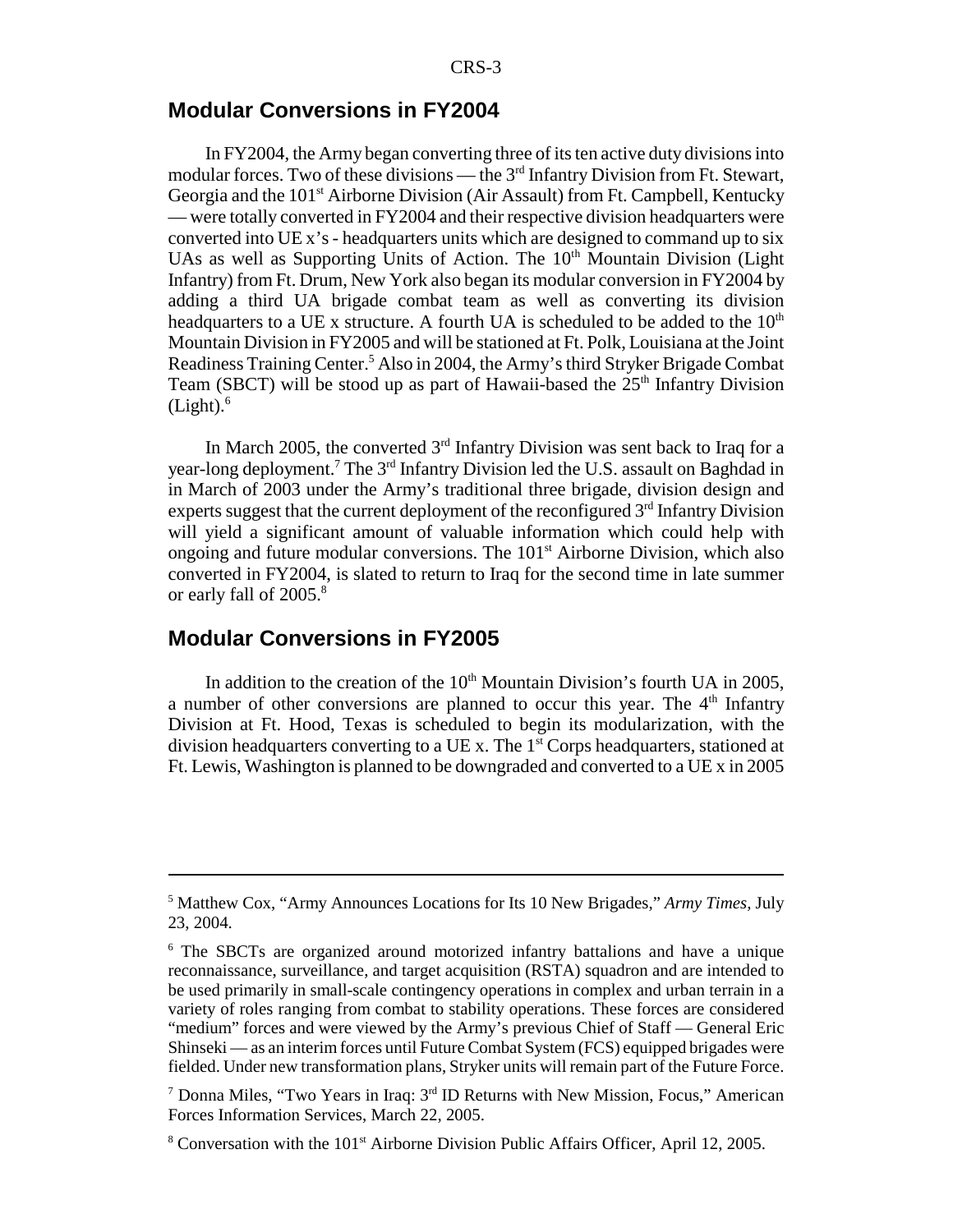and its has been reported that the Army is attempting to station the former  $1<sup>st</sup>$  Corps headquarters at Camp Zama, Japan.<sup>9</sup>

In FY2005, the  $25<sup>th</sup>$  Infantry Division plans to stand up its fourth UA, with an airborne capability for forced entry operations, at Ft. Richardson, Alaska, and the 4<sup>th</sup> Infantry Division plans to add a fourth UA at Ft. Hood.<sup>10</sup> Also in 2005, the 172<sup>nd</sup> Separate Infantry Brigade stationed at Ft. Richardson, Alaska is scheduled to convert to the Army's third SBCT.

## **The Modular Army FY2006 and Beyond**

## **Modularization Plans FY2006 - FY2007**

In FY2006, the Army plans to convert three division headquarters — the Ft. Hood, Texas-based,  $1<sup>st</sup>$  Cavalry Division, the  $25<sup>th</sup>$  Infantry Division (Light), and the  $82<sup>nd</sup>$  Airborne Division from Ft. Bragg, North Carolina — to the UE x structure. These division's current brigades are scheduled to convert to UAs during this time period. The 1<sup>st</sup> Cavalry Division and the 82<sup>nd</sup> Airborne Division are scheduled to build a fourth UA, respectively and the  $25<sup>th</sup>$  Infantry Division (Light) will build two additional UAs. The  $1<sup>st</sup>$  Cavalry Division's fourth UA is planned to be stationed at Ft. Bliss, Texas. The 25<sup>th</sup> Infantry's third UA will be stationed at Ft. Benning, Georgia and the fourth UA at Ft. Riley, Kansas. In addition, the 173<sup>rd</sup> Airborne Brigade stationed in Vincenza, Italy is scheduled to add about 2,000 soldiers and become a UA and the Army plans to activate its fourth SBCT at Ft. Lewis, Washington, when the  $2<sup>nd</sup>$  Cavalry Regiment — the former opposing forces at the Army's Joint Readiness Training Center (JRTC) — converts to a SBCT.

According to the 2005 Army Modernization Plan dated February 2005, the Army will decide in FY2006 whether or not to add five additional UA brigade combat teams (BCTS) to the Active component, eventually resulting in 48 Active component UA BCTs.<sup>11</sup> According to sources, the Army has already decided this year not to add the additional five UA BCTs in FY2007 due to anticipated personnel and funding shortages.<sup>12</sup> In addition, the Government Accountability Office (GAO) reports that the Army is currently considering adding an additional combat battalion

<sup>9</sup> Hal Bernton, "No Decision Yet on Shift of I Corps Headquarters," *Seattle Times,* November 5, 2004.

<sup>10</sup> Matthew Cox, "Army Announces Locations for Its 10 New Brigades," *Army Times,* July 23, 2004.

<sup>11</sup> *2005 Army Modernization Plan*, February 2005, p. 5.

<sup>&</sup>lt;sup>12</sup> From discussions during the Eisenhower Series Conference, "The United States Army in Asia: Legacies of the Past, Current Challenges, and Prospects for the Future," March 31, 2005, Alexandria, Virginia and Lisa Troshinsky, "Official: Army Could Decide by 2007 to Permanently Boost End Strength," *Aerospace Daily & Defense Report,* April 12, 2005.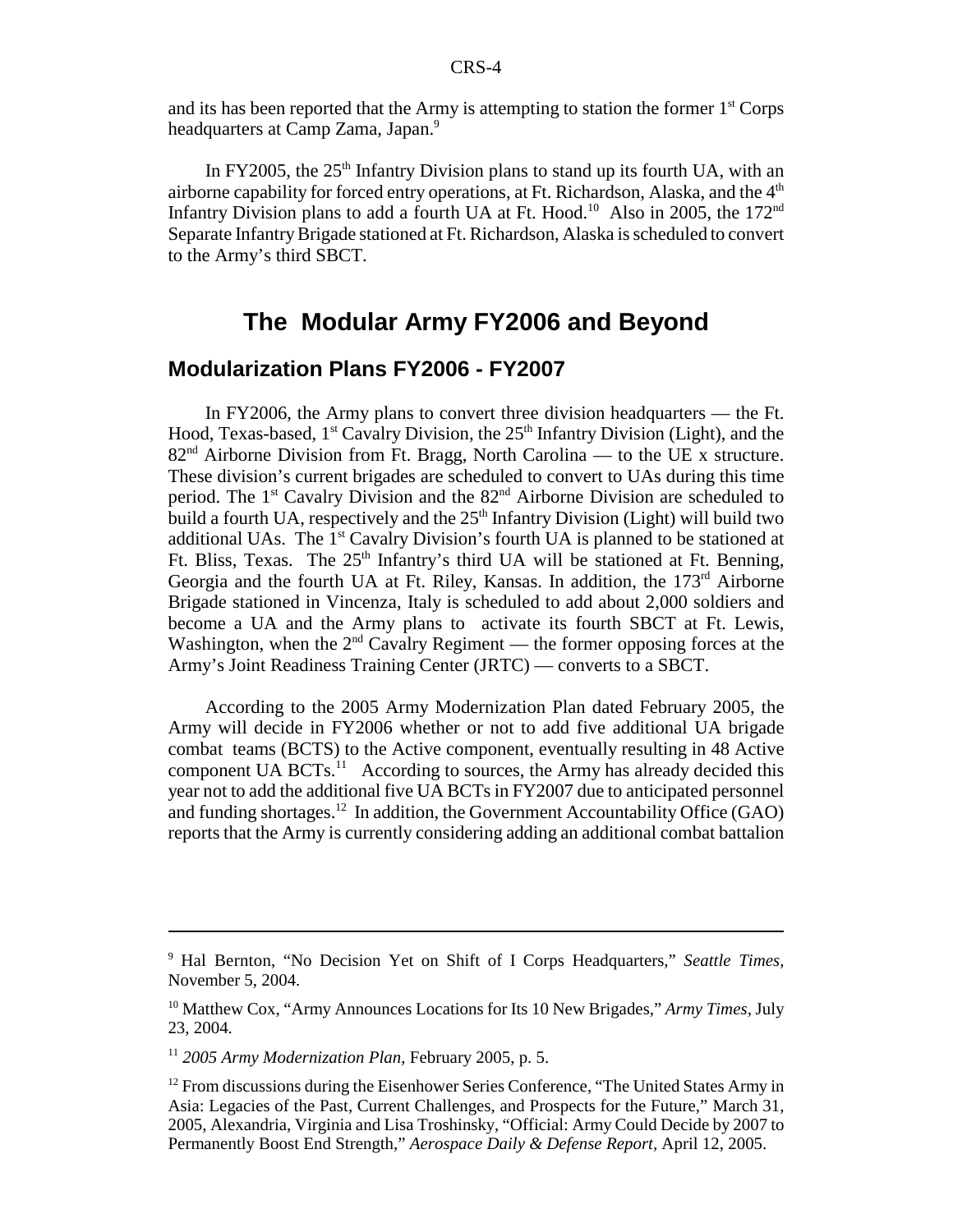to the UAs that could have further personnel and equipment implications for the Army's modularization efforts.<sup>13</sup>

In FY2007, the Army plans to convert the headquarters of the Korea-based  $2<sup>nd</sup>$ Infantry Division to the UE x structure as well as the headquarters of the Germanybased  $1<sup>st</sup>$  Armored Division and the  $1<sup>st</sup>$  Infantry Division. If the Army does decide to add five additional UAs in FY2007, two are scheduled to be stood up in the 2nd Infantry Division, one each in the  $1<sup>st</sup>$  Armored and  $1<sup>st</sup>$  Infantry Division, and an additional non-aligned infantry UA would also be created. Also in FY2007, the Army's fifth SBCT is scheduled to be activated under the  $25<sup>th</sup>$  Infantry Division (Light).

The Army's modernization and campaign plans call for the modularization of the Active Army to be completed by the end of FY2007 but it is not unreasonable to assume that modularization activities will extend beyond 2007. Some suggest that personnel, equipment, and budget demands, as well as modifications to UAs based on experiences in Iraq and Afghanistan could extend the Army's modularization window beyond 2007.

### **National Guard Modularization**

The Army National Guard is scheduled to start its modularization efforts in FY2005. One National Guard division headquarters is scheduled to be converted into a UE x in FY2005 and three National Guard combat brigades are schedule to be converted to UAs. The Army's 2005 Modernization Plan calls for a total of 34 UA BCTs by 2010 and the following table depicts Army National Guard UE x and UA conversions from FY2006 through FY2010:

| <b>Fiscal</b><br>Year $(FY)$ | UE x<br><b>Conversions</b> | <b>UA BCT</b><br><b>Conversions</b> |
|------------------------------|----------------------------|-------------------------------------|
| 2006                         | 2                          | 6                                   |
| 2007                         | 2                          | 6                                   |
| 2008                         | 2                          | $7*$                                |
| 2009                         |                            | 6                                   |
| 2010                         |                            | 6                                   |
| <b>Total</b>                 |                            | 31                                  |

### **Table 1. Army National Guard Modular Conversions, FY2006-2010**

\* This total includes a National Guard Stryker Brigade Combat Team (SBCT).

<sup>&</sup>lt;sup>13</sup> Testimony before the Subcommittee on Tactical Air and Land Forces, House Armed Services Committee, GAO-05-443T, "Force Structure: Preliminary Observations on Army Plans to Implement and Fund Modular Forces," Government Accountability Office (GAO), March 16, 2005, p. 2.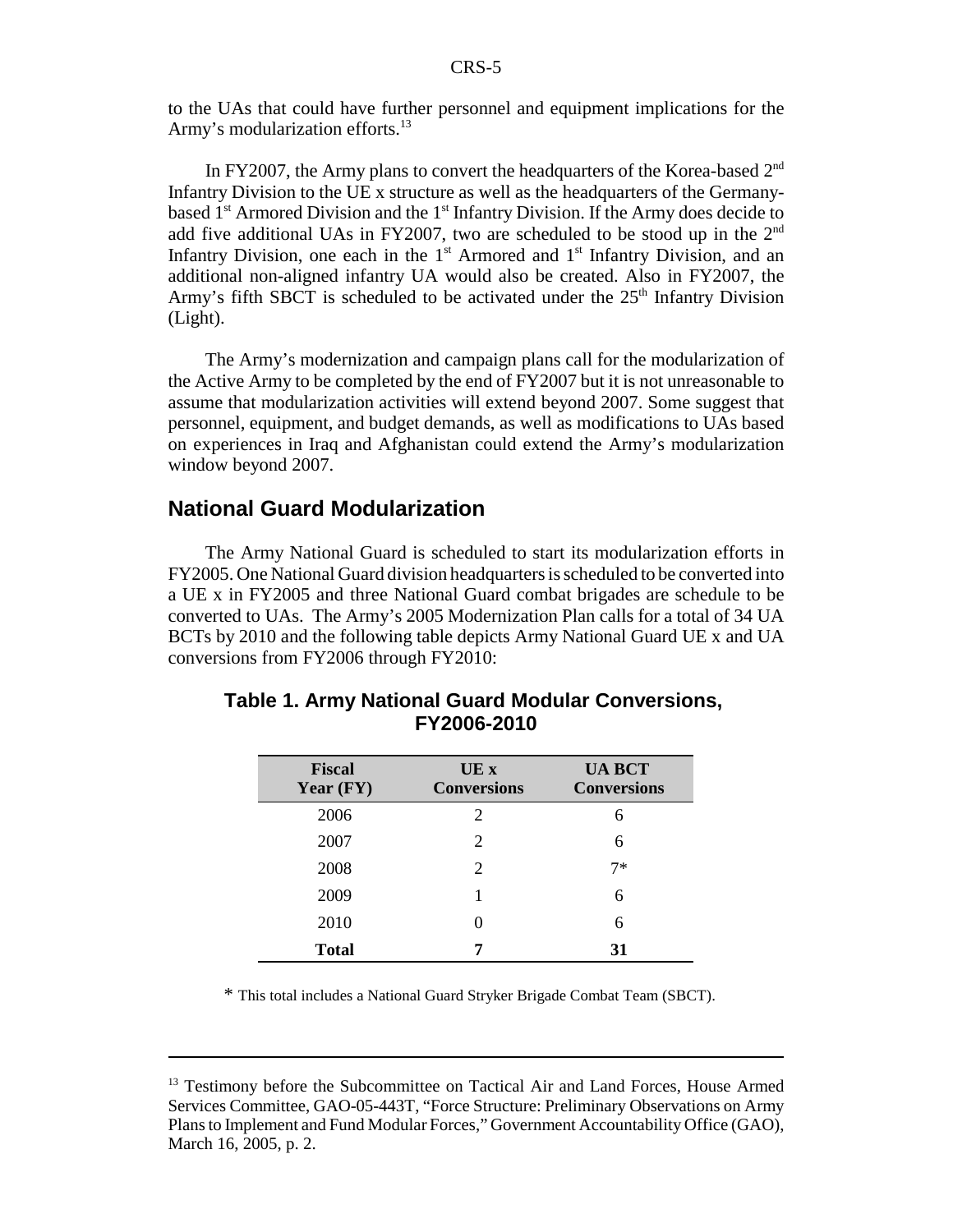Many experts maintain that Army National Guard modularization efforts will be subject to the same personnel, equipment, and budgetary influences that will likely affect Active Army modularization plans. Some suggest that these issues will present even more of a challenge in the National Guard, given recently publicized recruiting and retention shortfalls and equipment shortages.

#### **Support Unit Modularization**

The Army has further defined its modular supporting units in terms of personnel, functions, and numbers of units to be developed. These Support Units of Action (SUAs) are<sup>14</sup>

- Aviation Brigade: Consisting of between 2,600 to 2,700 personnel and a variety of Army aviation assets.
- ! Fires Brigade: Consisting of between 1,200 and 1,300 personnel, the Fires Brigade is to have a mix of cannon, rocket, and missile artillery systems and is to be able to employ Joint fires (Navy, Marine Corps, and Air Force) as well.
- Maneuver Enhancement Brigade: Consisting of 435 personnel, the Maneuver Enhancement Brigade is to have engineer, military police, nuclear, biological, and chemical (NBC) defense, and air defense units assigned to it. In addition, the brigade could also have explosive ordnance disposal and civil affairs units assigned to it if required.
- Battlefield Surveillance Brigade: Consisting of 997 personnel, the Battlefield Surveillance Brigade is to consist of an intelligence battalion, support troops, and a long-range surveillance detachment. In addition, the brigade can be augmented with special forces units as well as additional unmanned aerial vehicles.
- Sustainment Brigade: Consisting of 487 personnel, the Sustainment Brigade is to have medical, finance, human resources, ammunition, transportation, maintenance, and supply and service units.

<sup>&</sup>lt;sup>14</sup> U.S. Army Briefing, Modular Forces Overview, January 19, 2005.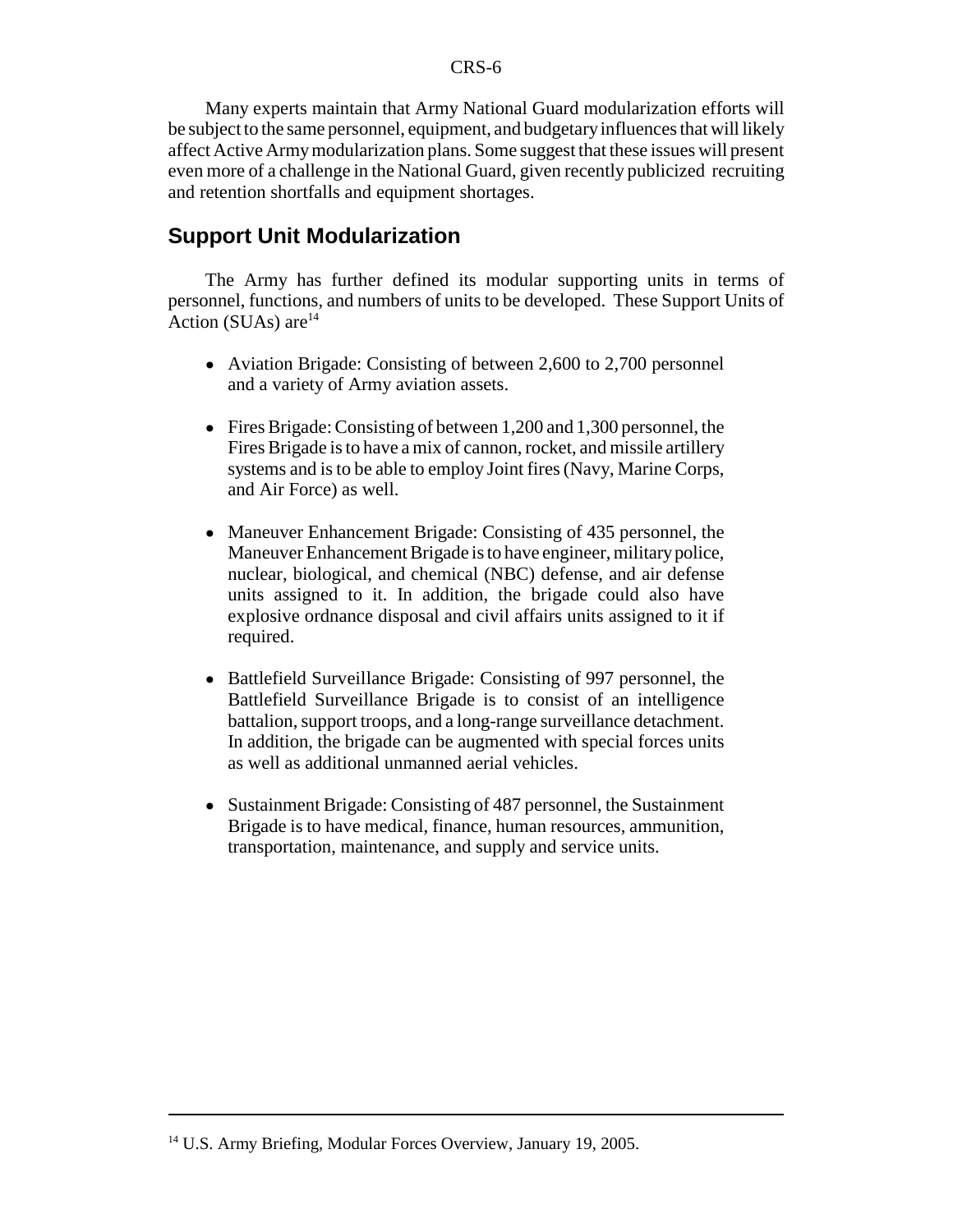The Army currently plans to field the following numbers of SUAs as indicated in **Table 2**.

| <b>Type of SUA</b>               | <b>Number to be Fielded</b> |
|----------------------------------|-----------------------------|
| <b>Aviation Brigade</b>          | 25                          |
| Fires Brigade                    | 11                          |
| Maneuver Enhancement Brigade     | 16                          |
| Battlefield Surveillance Brigade | 5                           |
| Sustainment Brigade              | 35                          |
| TOTAL                            | 92                          |

#### **Table 2. Numbers of Active, Guard, and Reserve Support Units of Action (SUAs)**

**Source:** U.S. Army Paper, "The Army Modular Force and Future Combat Systems Strategy," Version 1.2, April 2005, p. 16.

Some analysts observe that there is still a great deal of detail lacking regarding SUAs. According to GAO, the Army has not yet finalized the design of higher echelon (above UE x level) and support units and that until these designs are final, the Army will not know the types and quantities of personnel and equipment needed to fully implement modular redesign.<sup>15</sup> The Army reportedly plans to field 92 SUA brigades by FY2009 - 2010 which, some contend, creates a number of concerns. One concern is that while most or all of the active Army's combat brigades will be transformed to the UA structure by 2007, the rest of the Army will still be organized along traditional lines. Exacerbating this concern is that a substantial number of soldiers and selected equipment from these supporting units were incorporated into the UAs, leaving the supporting units with only a residual support capability. Although UAs — theoretically — should be more self-supporting, some question the ability of these "down-sized" support units to provide UAs with required support.

Another concern is that these support units, as they develop and come into being, will compete with the UAs for both personnel and equipment. Support unit of action development will likely occur in an environment of personnel shortages attributed to lower enlistment and retention rates and that of a high demand for equipment, particularly wheeled vehicles and communications equipment, complicated by both combat losses and wear resulting from greater than anticipated operational usage in Iraq and Afghanistan. With limited personnel and equipment resource, as well as budget constraints, the Army will likely give resourcing priorities to UA BCTs which could result in even more pronounced shortages in manning and equipping the new SUAs.

<sup>&</sup>lt;sup>15</sup> Testimony before the Subcommittee on Tactical Air and Land Forces, House Armed Services Committee, GAO-05-443T, "Force Structure: Preliminary Observations on Army Plans to Implement and Fund Modular Forces," Government Accountability Office (GAO), March 16, 2005, p. 2.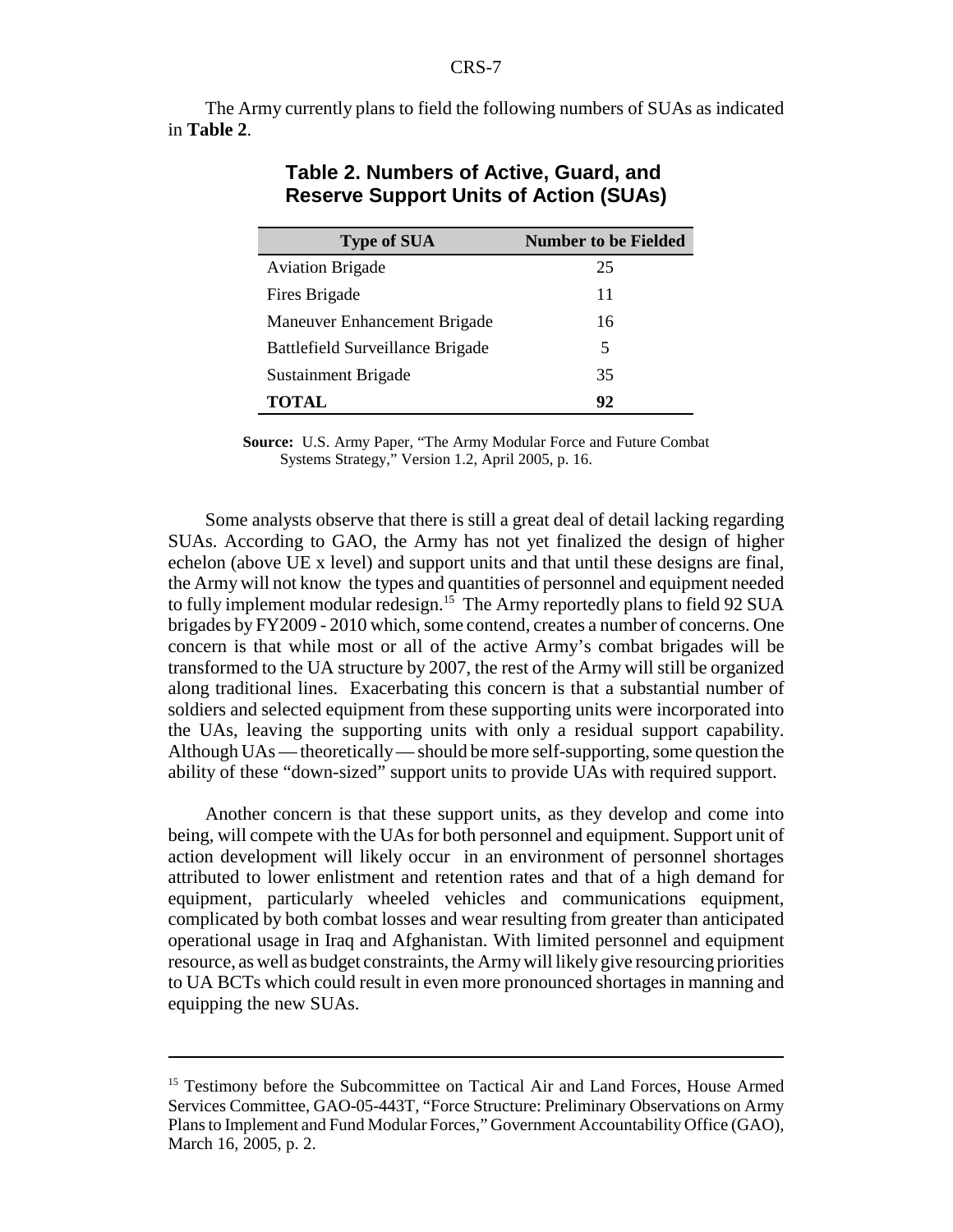## **Cost Considerations**

## **FY2005 Costs**

In DOD's FY2005 Supplemental Request, DOD requests \$ 5 billion in FY2005 for Army modularization in the following budget categories:

## **Table 3. FY2005 Supplemental Request for Army Modularization**

| Category                                   | <b>Dollars in Millions</b> |
|--------------------------------------------|----------------------------|
| <b>Operations and Maintenance</b>          | 24.8                       |
| Research, Development, Test and Evaluation | 3                          |
| <b>Military Construction</b>               | 261                        |
| Procurement of Equipment and Weapons       | 4711.2                     |
| Total                                      | 5,000                      |

**Source:** Information in this table is taken from the Department of Defense FY2005 Supplemental Request, Chapter 1: Force Restructuring, Detailed Justification, February 2005, p. 11.

To date, Congress has viewed this request favorably but with reservations. In H.Rept. 109-16, Making Emergency Supplemental Appropriations for the Fiscal Year Ending September 30, 2005, and For Other Purposes, the committee reports that

Though concerns are being raised about the advisability of funding this Army restructuring program through emergency supplemental appropriations, the Committee is compelled to fully fund the Army request at this time by an urgency to address the significant challenges the Army now faces.16

The Committee also directed the Secretary of Defense to

Submit to the congressional defense committees a report no later than July 1, 2005, detailing the Department's long-range plan for executing and funding Army modularity. The report should identify personnel and equipment requirements, unit restructuring timelines, and associated costs.17

The Senate, in S.Rept. 109-52 on the FY2005 Emergency Supplemental, cautions DOD and the Army that:

The Department has now had ample time to incorporate requirements to support Modularity into its annual budget requests. The Committee is unlikely to regard

<sup>&</sup>lt;sup>16</sup> H.Rept. 109-16, Making Emergency Supplemental Appropriations for the Fiscal Year Ending September 30, 2005, and For Other Purposes, March 11, 2005, p. 6.

 $17$  Ibid., p. 7.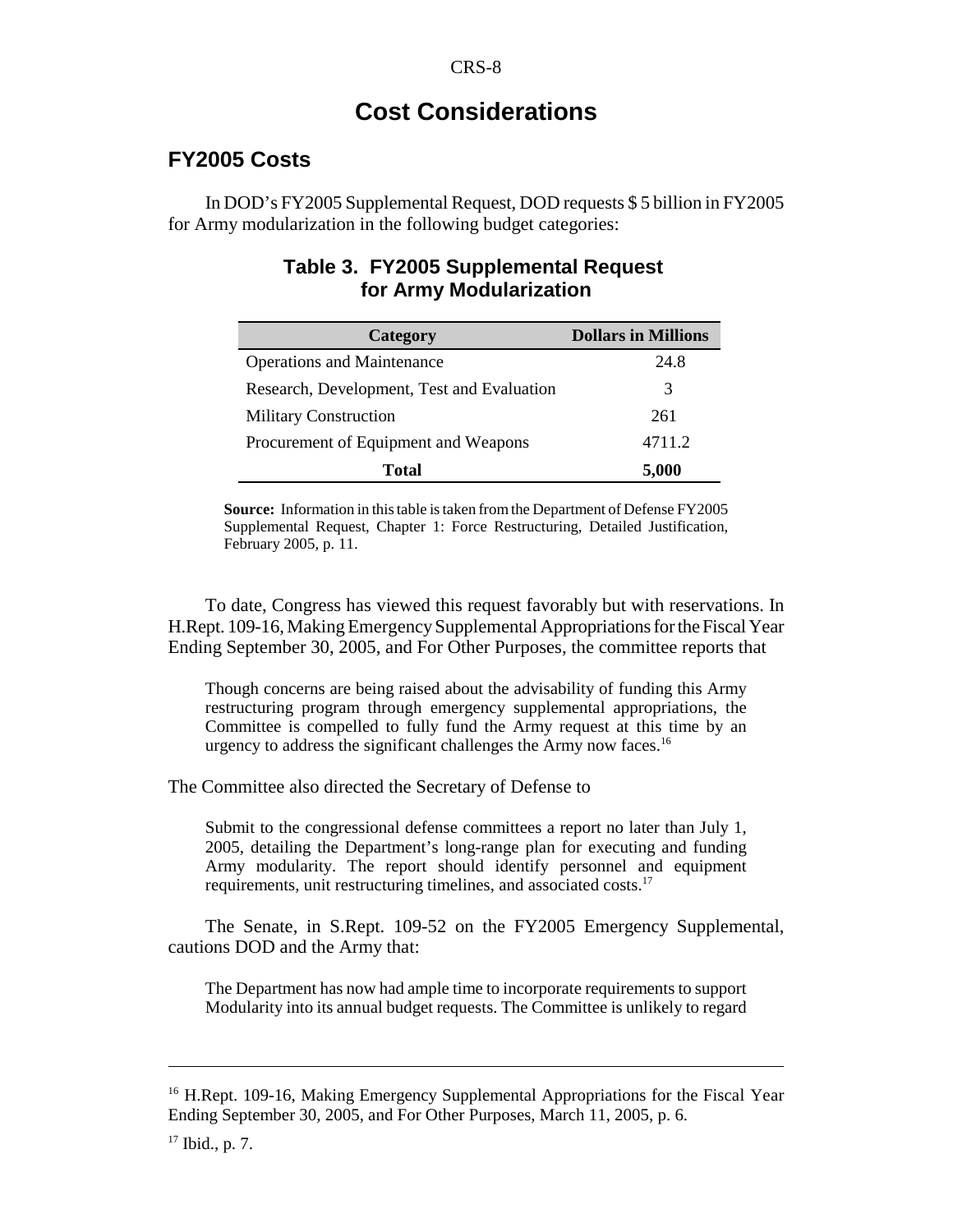supplemental appropriations as an appropriate vehicle for future efforts supporting modularity.<sup>18</sup>

Although Congress has been supportive of modularity, it can be inferred that Congress has been less than pleased with DOD and the Army in terms of planning and budgeting and that the Army's assumption that modularity would be paid for through supplemental appropriations<sup>19</sup> appears to be in jeopardy.

## **Modularity Cost Estimates<sup>20</sup>**

According to GAO, modularity costs are "substantial and likely to grow." Army cost estimates have increased significantly since January 2004 when the Army estimated that it would cost \$20 billion from FY2004 - FY2011, based on a "rough order of magnitude estimate, to increase the number of active Army brigade combat teams from 33 to 48. In July 2004, the Army added \$ 8 billion to reorganize the reserve component — bringing the cost for the entire force to \$28 billion.

In March 2005, the Army revised their estimate and now estimate that modularity will cost at total of \$ 48 billion from FY2005 - FY2011, a 71% increase over the earlier \$28 billion estimate. This new estimate covers the total costs for 43 active component brigades including upgrades to the existing 33 brigades and the creation of 10 new brigades, as well as 34 brigades in the Army National Guard.

GAO believes that there are additional factors which will likely make modularity costs exceed the current \$ 48 billion estimate.

- The Army's current \$48 billion estimate does not use the tested UA design as the basis for determining equipment costs. Instead, the \$48 billion figure reflects costs for a lesser amount of equipment than called for in the tested design.
- If the Army does decide to add five additional UA BCTs or if it plans to add an additional maneuver battalion to some or all UAs, modularity costs could increase significantly. These costs would include additional soldiers needed above and beyond existing force structure as well as costs for equipment, facilities, and training.
- ! While the Army's current estimate includes costs for permanent facilities needed for UA BCTs, plans for constructing these facilities remain uncertain due to pending decisions from the Base

<sup>&</sup>lt;sup>18</sup> S.Rept. 109-52, Emergency Supplemental Appropriations Act for Defense, the Global War on Terror, and Tsunami Relief, 2005, April 6, 2005, pp. 33-34.

<sup>&</sup>lt;sup>19</sup> "The Army Campaign Plan (Unclassified)," The Department of the Army, March 31, 2004, p. 5.

<sup>&</sup>lt;sup>20</sup> Information in this section is taken from GAO Testimony before the Subcommittee on Tactical Air and Land Forces, House Armed Services Committee, GAO-05-443T, "Force Structure: Preliminary Observations on Army Plans to Implement and Fund Modular Forces," Government Accountability Office (GAO), March 16, 2005, pp. 8-10.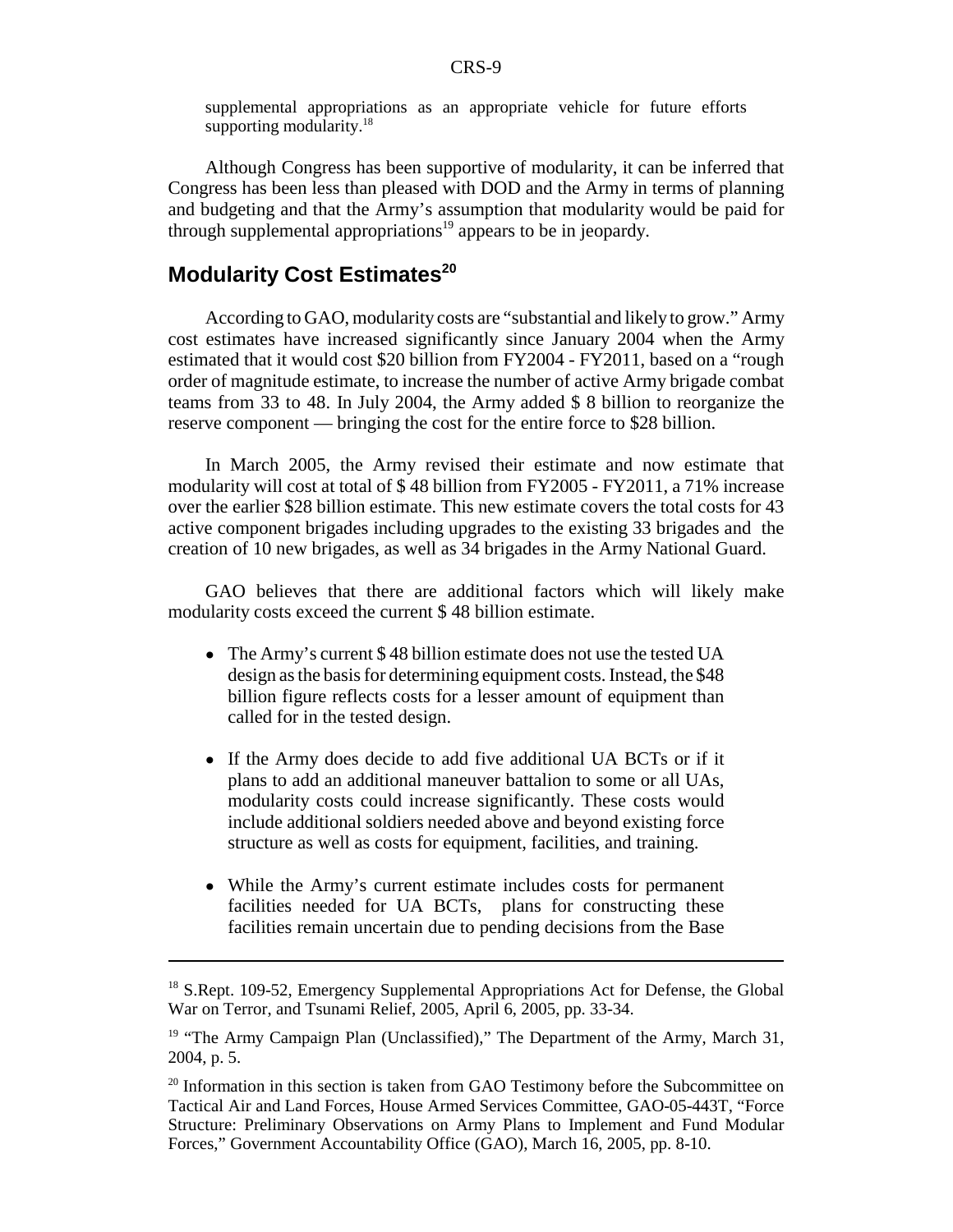Realignment and Closure  $(BRAC)^{21}$  process as well as the planned restationing of forces from overseas.

## **Modularity Versus the Future Combat System (FCS)<sup>22</sup>**

According to reports, the Army plans to tell the Department of Defense that it can fund both modularity and the Future Combat System (FCS).<sup>23</sup> This response to DOD is a requirement originating from DOD's Program Budget Decision (PBD) 753 dated December 23, 2004 which "Direct(s) the Army to submit to the Deputy Secretary of Defense by April 1, 2005, an executable plan that rationalizes and integrates its Future Combat System (FCS) and modularity programs."24 In addition, the Army reportedly will establish an "Army Modular Force Integration Office" to formally link the FCS and modularity programs.25

Some reportedly question the Army's ability to fund both programs. In his opening statement during a March 16, 2005 Tactical Air and Land Forces Subcommittee hearing on FCS, committee chairman, Representative Curt Weldon, noted that:

FCS and modularity are costly programs. FCS will require \$ 25 billion in R&D alone through 2011. The current plan for modularizing the Army will cost at least \$ 69 billion between 2005 and 2011. However, of the \$ 69 billion, only \$ 48 billion has been programmed. And some estimate modularity costs will reach as high as \$ 90 billion, including all potential costs of procurement, operations and maintenance, military construction and replenishment of pre-positioned stocks. Proceeding concurrently with modularity and FCS creates a challenging fiscal dilemma for the Army. $^{26}$ 

When asked by Representative Weldon if the Government Accountability Office (GAO) believed that we could afford both programs [FCS and modularity] as currently planned, GAO's witness, Paul Francis, GAO Director of Acquisition and Sourcing Management stated:

<sup>21</sup> For additional information on BRAC, see CRS Report RL32216, *Military Bases Closures: Implementing the 2005 Round,* by David E. Lockwood.

 $22$  For additional information on the Future Combat System (FCS) see CRS Report RL32888, *The Army's Future Combat Systems (FCS): Background and Issues for Congress,* by Andrew Feickert.

<sup>&</sup>lt;sup>23</sup> Jen DiMascio, "Plans Maintain PBD 753 Funding Level Past FY-11: Army to Tell Defense Department it Can Fund Modularity and FCS," *Inside the Army,* Vol. 17, No. 14, April 11, 2005, pp. 1 and 6.

<sup>24</sup> DOD's Program Budget Decision (PBD) 753, December 23, 2004, p. 1.

<sup>&</sup>lt;sup>25</sup> Jen DiMascio, "Plans Maintain PBD 753 Funding Level Past FY-11: Army to Tell Defense Department it Can Fund Modularity and FCS,"p. 6.

<sup>&</sup>lt;sup>26</sup> Hearing of the Tactical Air and Land Forces Subcommittee, House Armed Services Committee on the Future Combat System, March 16, 2005, p. 4.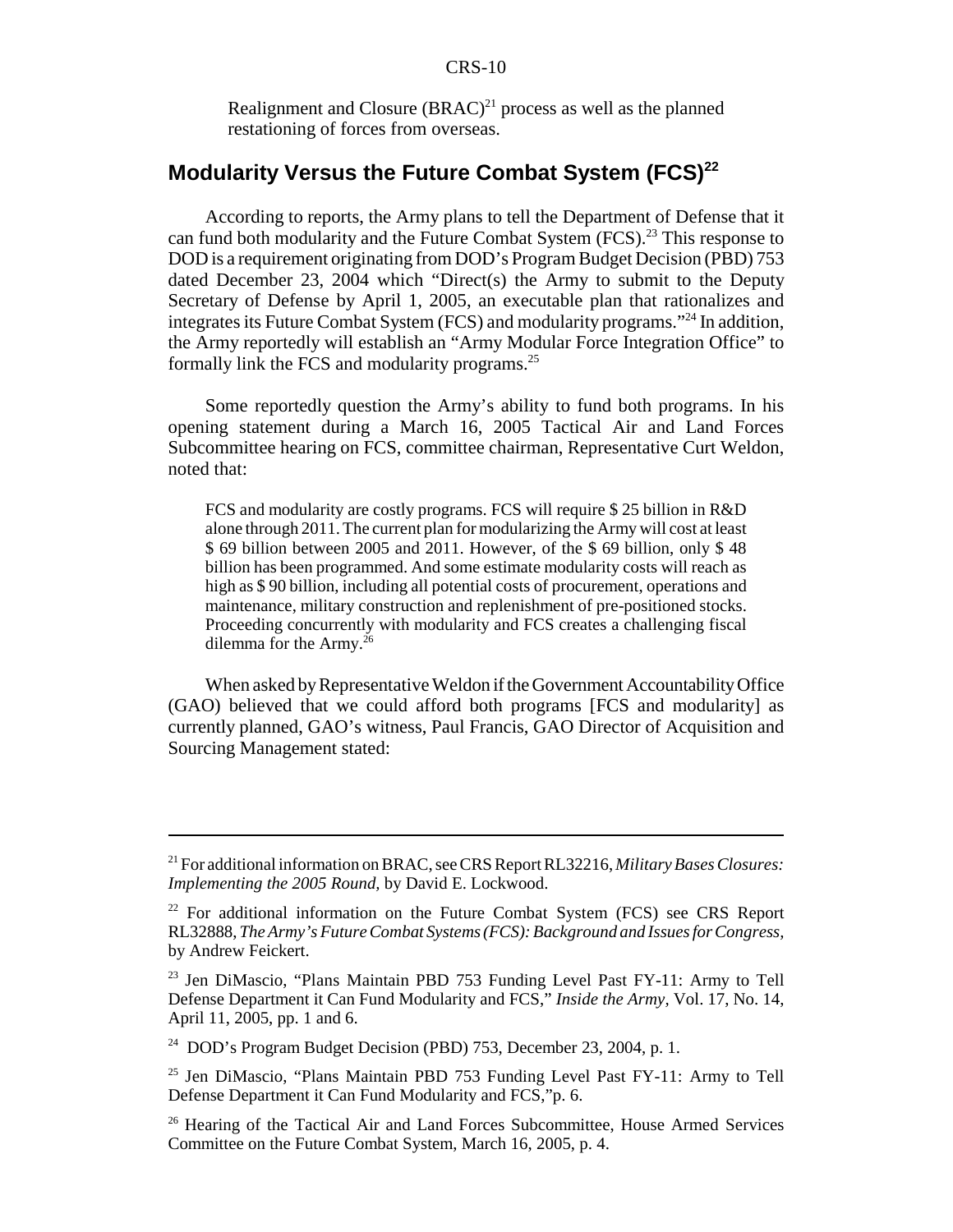#### CRS-11

Mr. Chairman, I think right now we'd say, if everything went perfectly, just as planned, if modularity costs \$ 48 billion and we could bring the FCS development in for \$ 30 billion, I think the numbers work. If things don't go as planned, I think that there is going to be a real challenge here.<sup>27</sup>

Critics maintain that, given traditional DOD program cost growths of 20 to 40 percent, that the Army is highly unlikely to stay within their budget for either program.28 This being the case, some believe that program trade offs between modularity and FCS will become inevitable if program costs do in fact exceed program budgets.

## **Non-Budgetary Issues Affecting Modularization**

### **Personnel Issues**

In its testimony to Congress, GAO suggested that its preliminary work indicated that there were "significant shortfalls in the Army's capacity to equip and staff units."29 While specific in formation on personnel shortages in terms of rank, military occupational specialities, and numbers have not been made public by the Army, GAO reports that modular BCTs will require additional truck drivers, civil affairs specialists, and military police and that military intelligence specialists were a critical shortage.<sup>30</sup> The Army has reportedly stated that it will require an additional 2,800 military intelligence specialists by the end 0f FY2005 to meet near-term shortages and an additional  $6,200$  by 2010 to meet modularity requirements.<sup>31</sup>

**Recruiting and Retention.** Given the Army's current recruiting and retention challenges, it is possible that the Army may be unable to rectify these shortages which could have a significant impact on implementing modularity. The Army has reportedly missed its April recruiting goal, making it the third consecutive monthly shortfall and the Army National Guard and Reserve are facing even greater difficulties.<sup>32</sup> The Army Reserve has reportedly not met a monthly recruiting goal since December 2004<sup>33</sup> and despite strengthened recruiting efforts, Guard and

 $27$  Ibid., p. 12.

<sup>&</sup>lt;sup>28</sup> Jen DiMascio, "Weldon Wary of Future Comanche-Like "Embarrassment: GAO Says FCS, Modularity Costs Could Increase More than Anticipated," *Inside the Army,* Vol. 17, No. 11, March 21, 2005, p. 10.

<sup>&</sup>lt;sup>29</sup> GAO Testimony before the Subcommittee on Tactical Air and Land Forces, House Armed Services Committee, GAO-05-443T, "Force Structure: Preliminary Observations on Army Plans to Implement and Fund Modular Forces," Government Accountability Office (GAO), March 16, 2005, p 5.

 $30$  Ibid.

 $31$  Ibid.

<sup>32 &</sup>quot; Recruiting Goal Missed for Third Straight Month," *Associated Press,* May 2, 2005.

 $33$  Ibid.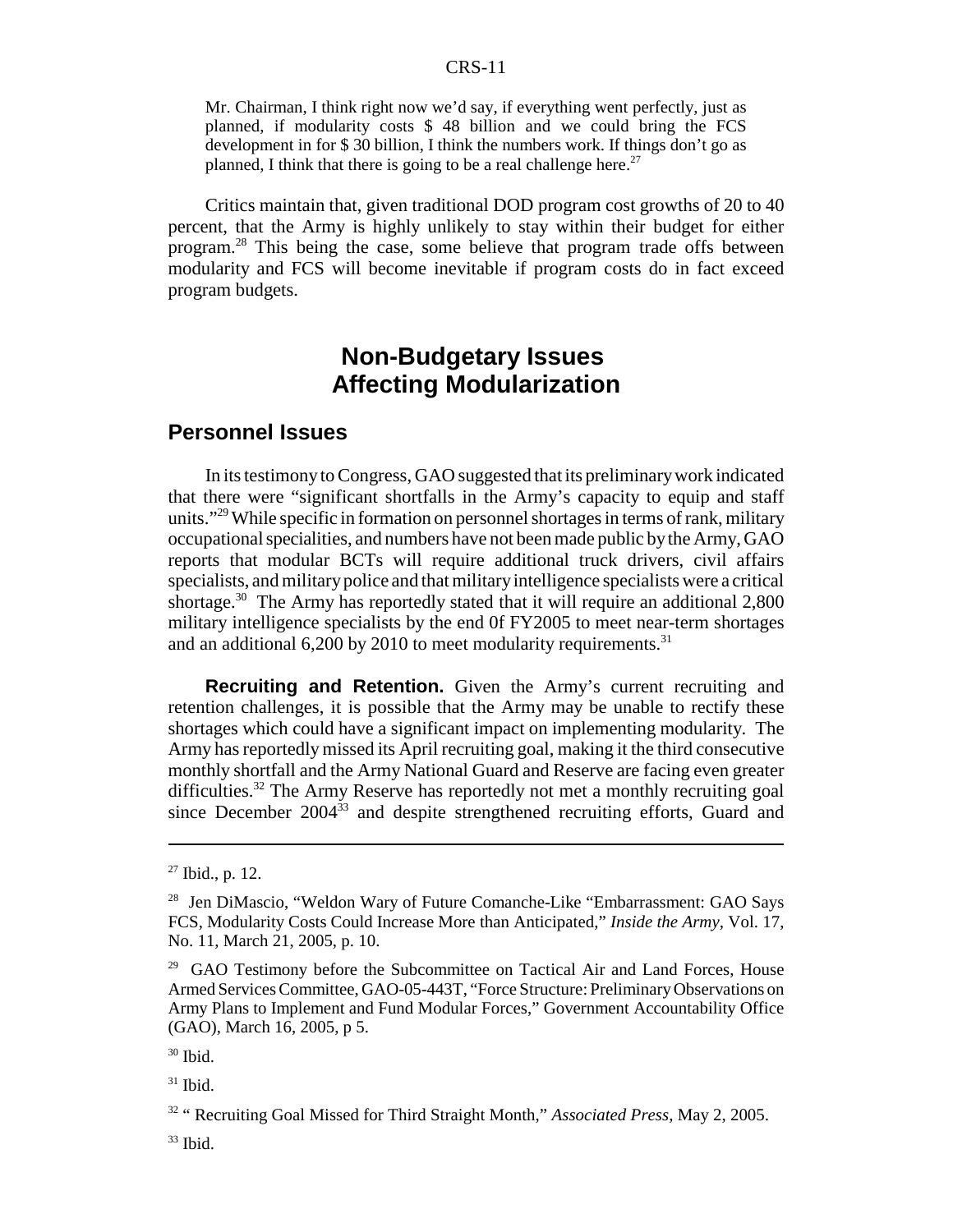Reserve officials have said that many of their shortages are likely to be resolved in the foreseeable future.<sup>34</sup> Of particular concern is the development of leaders, with an estimated shortage of 5,000 captains and 7,000 officers in other grades currently confronting the Guard and Reserve.<sup>35</sup>

While recruiting may be problematic, retention (the rate at which military personnel voluntarily decide to remain in the military) has been relatively favorable in the Active component.<sup>36</sup> While FY2005 Army active duty retention rates fell short for first term-enlistees and mid-career enlisted personnel, these rates are ahead of FY2004 first quarter rates and the final FY2004 retention rate eventually exceeded its goal, so it is possible that the Army might also achieve its FY2005 retention goal by year's end.37 Retention, however, in the Guard and Reserve is not as favorable. According to DOD, retention in the Guard and Reserve to date are well behind FY2004 rates,<sup>38</sup> which combined with recruiting shortfalls, could result in pronounced personnel shortages in the Guard and Reserve which could have an adverse impact on modularity.

**Possible Limitations of Female Soldiers in Forward Support Companies.** Recent reports concerning female soldiers in UA Forward Support Companies (FSC), although focused on the women in combat issue, suggest that there may be "insufficient male soldiers in the inventory to fill forward support companies and that the pool of available male recruits may be too small to sustain the force."39 FSCs are intended to collocate with and provide maintenance and logistic support to UA combat battalions which, according to some is a violation of the Army's 1994 policy which not only banned women from units that engage in direct ground combat such as infantry and armor but also excluded women "from assignments below brigade level whose primary mission is to engage in direct combat on the ground."40

<sup>&</sup>lt;sup>34</sup> Harold Kennedy, "Army Guard, Reserves Confront Long-Term Personnel Problems," *National Defense,* May 2005.

 $35$  Ibid.

<sup>36</sup> Information in this section is taken from CRS Report RS22012, *Recruiting and Retention: A Brief Overview of FY2004 and FY2005 Results for Active Component Personnel,* by Lawrence Kapp.

 $37$  Ibid., p. 4.

<sup>&</sup>lt;sup>38</sup> Data provided to CRS from the Office of the Secretary of Defense, Assistant Director for Military Personnel Policy, April 21, 2005.

<sup>39</sup> Rowan Scarborough, "Army Agrees No Women in Combat for Now," *Washington Times,* January 13, 2005; Bryan Bender, "U.S. Women Get Closer to Combat," *Boston Globe,* January 26, 2005; Rowan Scarborough, "Women in Combat Ban Again at Issue," *Washington Times,* February 4, 2005.

<sup>40</sup> Department of Defense Memorandum, Subject: Direct Ground Combat Definition and Assignment Rule, January 13, 1994.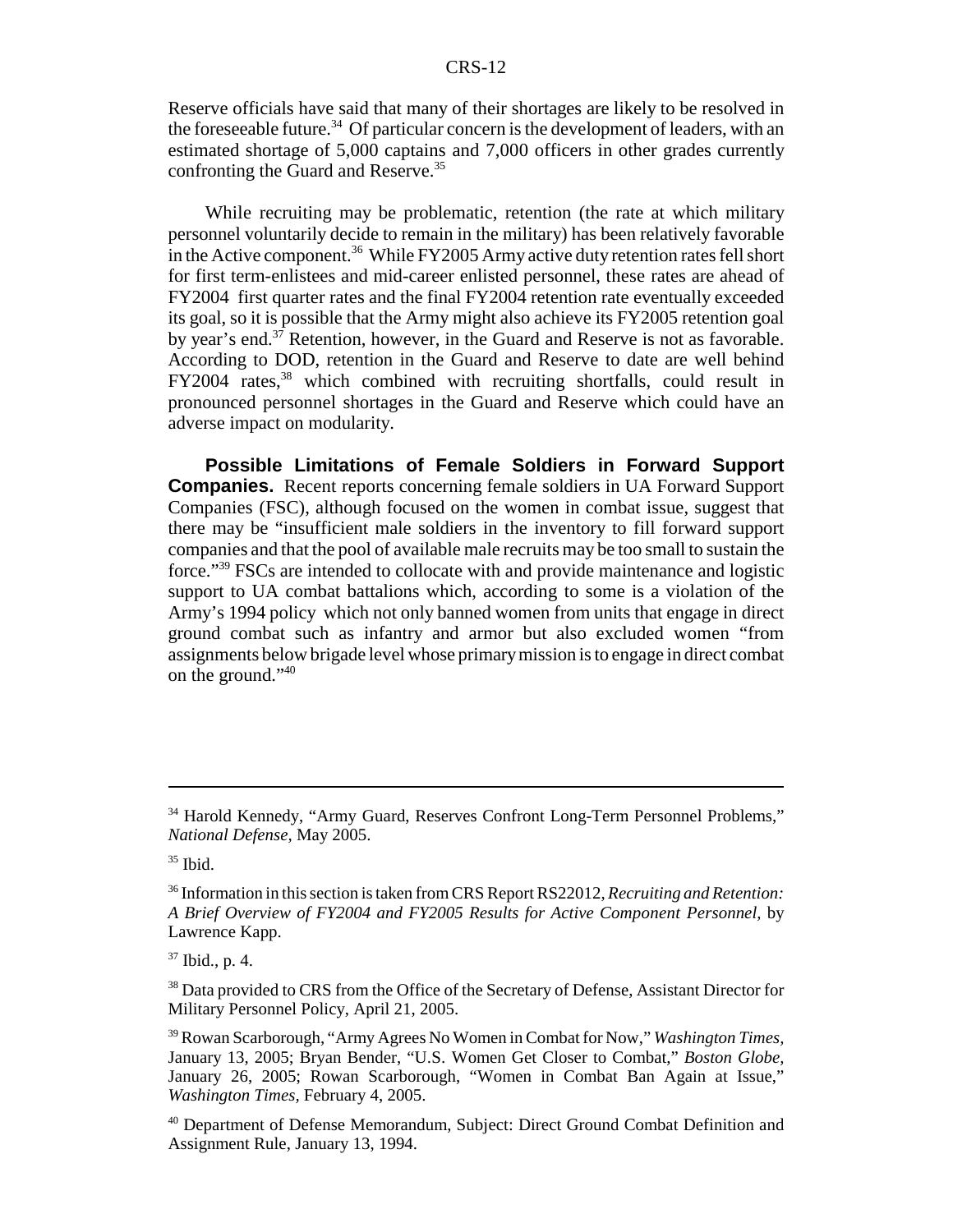#### CRS-13

In opposition to the Army leadership,<sup>41</sup> the House Armed Services Committee Personnel Subcommittee introduced and passed an amendment to the FY2006 Defense Authorization Bill (H.R. 1815) requiring the Army to prohibit women from serving in any-company sized unit that provides support to combat battalions or their subordinate companies.<sup>42</sup> This amendment was reportedly modified by the House Armed Services Committee in markup to put into law the Army's policy barring women from assignment to units that engage in direct ground combat and units that could accompany these units into combat. $43$  In addition, the amendment calls for the Defense Department to conduct a detailed review, to be provided to Congress by March 2006, of the Army's 1994 policy on assigning women, paying special attention of the issue women being "co-located" with combat units.<sup>44</sup> Some suggest that this issue might influence the assignment of women to FCSs that could have an impact on their ability to support UA combat forces.

## **Equipment Issues**

As previously stated, the Army is also faced with equipment shortages as it implements its modularity program. According to GAO, modular brigade combat teams will "require significant increases in the levels of equipment, particularly command, control, and communications equipment; wheeled vehicles; and artillery and mortars."45 Command, control, and communications equipment are of particular concern as they constitute what the Army considers the key enablers for the modular brigade combat teams.

GAO visits to the  $3<sup>rd</sup>$  Infantry Division (the first Army unit to undergo modular reconfiguration) and the  $101<sup>st</sup>$  Airborne Division (the Army's second modular unit) suggest that equipment shortages may also have a detrimental impact on unit training. Regarding command, control, and communications equipment, both units reportedly expressed concern that because of these shortages that their soldiers might not be able to achieve proficiency "with some of this high-tech equipment because the equipment is not available in sufficient numbers."46 In addition, the GAO report noted that both units were significantly short their authorizations of tactical unmanned aerial vehicles (UAVs).

<sup>&</sup>lt;sup>41</sup> Letter from General Richard A. Cody, Vice Chief of Staff of the Army to Representative Ike Skelton, May 11,2005.

<sup>42</sup> Ann Scott Tyson, "Panel Votes to Ban Women from Combat," *Washington Post,* May 12, 2005.

<sup>&</sup>lt;sup>43</sup> Gayle S. Putrich and Anne Plummer, "House Panel Moves Massive Defense Authorization in Marathon Markup," *Congressional Quarterly (CQ),* May 18, 2005.

 $44$  Ibid.

<sup>45</sup> GAO Testimony before the Subcommittee on Tactical Air and Land Forces, House Armed Services Committee, GAO-05-443T, "Force Structure: Preliminary Observations on Army Plans to Implement and Fund Modular Forces," Government Accountability Office (GAO), March 16, 2005, p 6.

 $46$  Ibid.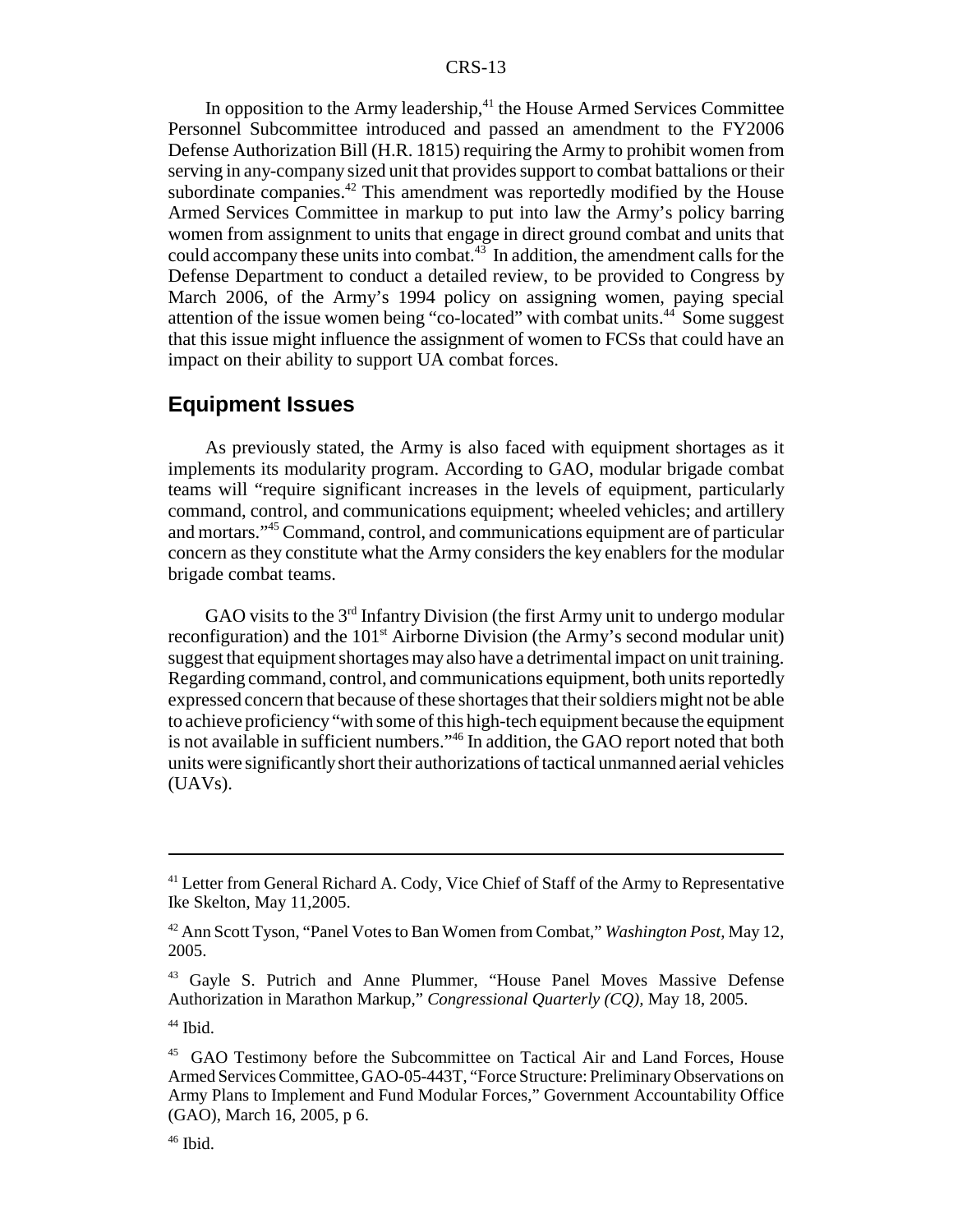Equipment shortages in the  $3<sup>rd</sup>$  Infantry and  $101<sup>st</sup>$  Airborne Divisions — the first two Army divisions to undergo modularization — raises additional issues for consideration. One concern is that if the Army's first two divisions to undergo modularization could not be fully or even adequately equipped for training, what implications does that hold for the Army's eight other active combat divisions that are scheduled for modularization? Some suggest that it would not be unreasonable to assume that these other eight divisions will also likely experience equipment shortages at levels experienced by the  $3<sup>rd</sup>$  Infantry and  $101<sup>st</sup>$  Airborne, and perhaps even greater. If this is indeed the case, then questions could arise as to how efficient these partially-equipped brigade combat teams would be. Analysts also note that the  $3<sup>rd</sup>$  Infantry Division has been recently redeployed to Iraq and that the 101<sup>st</sup> is scheduled to return to Iraq later this year which raise questions as to whether or not these units were or will be fully equipped when they arrive in Iraq.

**National Guard Equipment Issues.** Another issue concerns National Guard modulariztion, currently scheduled to begin this year. Some maintain that equipment shortages for Guard units converting to the modular structure could be even more pronounced than those of active duty units. The National Guard Bureau, Lieutenant General H. Steven Blum, reportedly stated that the Army National Guard was already "under-equipped and "under-resourced " before the war<sup>47</sup> — a condition some suggest is historical as Guard units traditionally have older and less equipment than their active duty counterparts.

This condition is further exacerbated in that many Guard units that have deployed have been required to leave their equipment in Iraq for other units, both Active and Guard, to use.<sup>48</sup> In some instances, Guard units left all but their soldier's individual equipment in Iraq, which has had a significant impact on those unit's ability to train and also to fulfil their state missions, such as disaster relief and homeland defense. Such extreme shortages might also have a significant impact on Guard units converting to modular brigade combat teams.

**Demands on Army Depots.** Reports suggest that the demands at Army depots to maintain and repair equipment needed in Iraq and Afghanistan is having a detrimental effect on the depots ability to provide equipment for modularization.<sup>49</sup> The Congressional Budget Office (CBO) in recent testimony to the House Subcommittee on Readiness, noted that as a results of the wars "many of the hundreds of thousands of pieces of equipment that have been used in operations in

<sup>47 &</sup>quot;NGB Chief: Guard Needs \$20 Billion for Equipment," *National Guard Magazine,* January 2005, p. 12.

<sup>&</sup>lt;sup>48</sup> Information in this section is from Wayne Woolley, "Looking for a Fair Fight: Citizen Soldiers Given More Responsibilities Without the Resources," *New Jersey Star-Ledger,* November 23, 2003 and Christopher Prawdzik, "Fracture Inventory," *National Guard Magazine,* April 2005.

<sup>&</sup>lt;sup>49</sup> See Jonathan Weisman, "Army Repair Posts Scramble to Keep the Troops Equipped," *Washington Post,* December 13, 2004, p. A01 and Dave Moniz, "Worn-Out Army Equipment to Cost U.S.," *USA Today,* January 26, 2005, p. 7.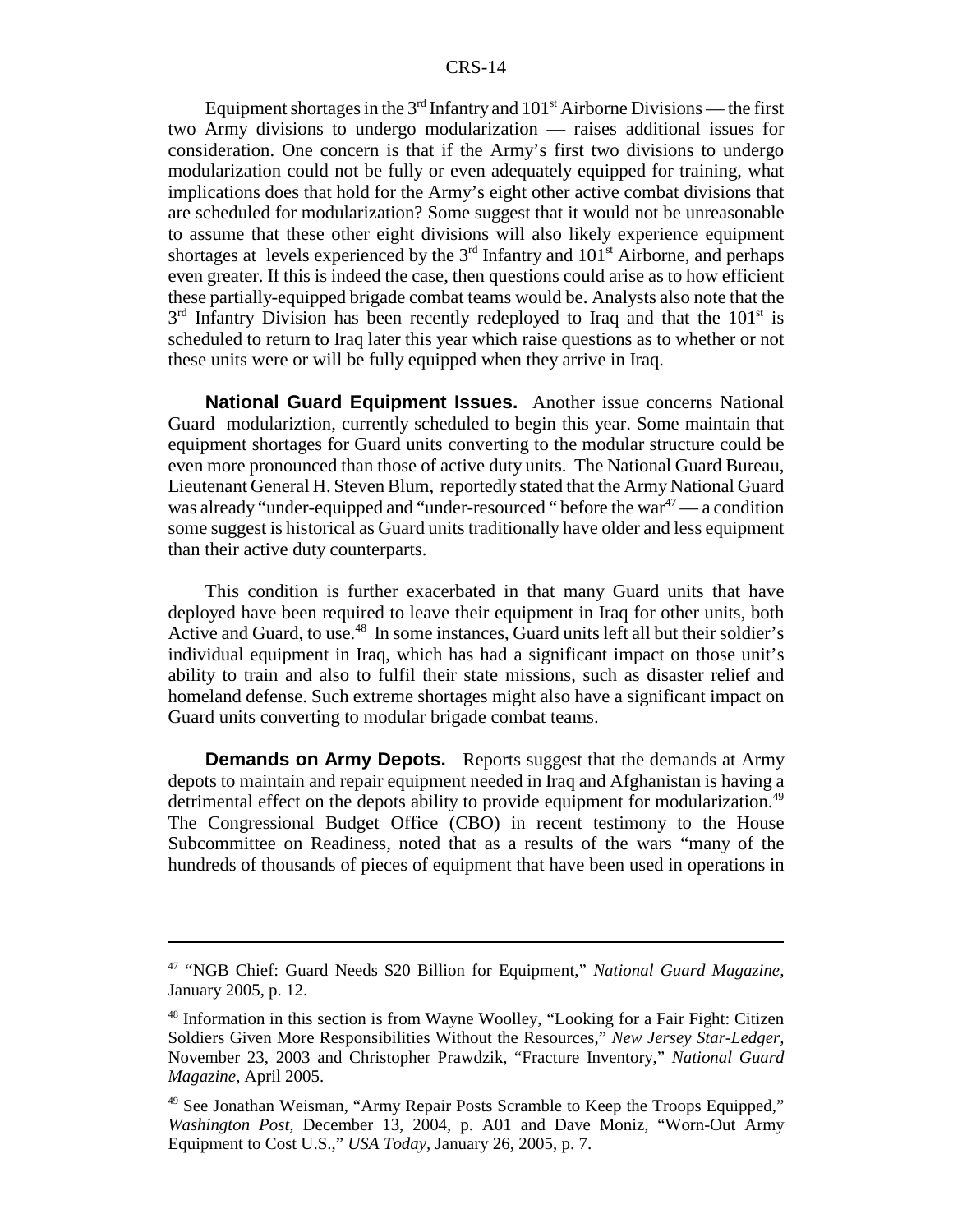Iraq and Afghanistan are in need of replacement or repair."50 According to CBO, the Army's trucks are being driven "roughly ten times more miles per year than has been the average over the past several years; tanks and armored vehicles are being driven at rates roughly five times those of peacetime; and helicopters flown at roughly twice peacetime rates."51 Adding to the problem of excessive equipment utilization is that equipment and vehicles are also being destroyed as a result of enemy action and in non-combat related activities such as vehicle accidents. Army depots are reportedly confronting four to five times more equipment wear than the Army anticipated and are said to be experiencing significant stress in not only repairing equipment needed for Iraq and Afghanistan, but also trying to meet the Army's modularity demands.<sup>52</sup> Given this situation of competing demands on the Army's industrial base, it is possible that the equipment shortages resulting from unit reorganization and the creation of new brigades might be further exacerbated by demands to repair equipment damaged or worn out by the war.

### **Basing**

The basing of the Army's modularized forces is affected by a number of factors, some of which are likely outside the Army's ability to directly control. The Army's decision to add an additional 10 to 15 active modular brigade combat teams and associated support units of action likely was made on the assumption that no new bases would be constructed for these units and that they would instead be stationed at existing Army as well as other service's posts and bases. Also affecting the basing of the Army's modular force is DOD's 2004 Integrated Presence Global Basing Strategy where reportedly 70,000 U.S. troops and 100,000 of their family members will be withdrawn from their bases in Germany and South Korea to bases in the United States.53 Recommendations for both overseas and domestic base closures made by the 2005 Base Realignment and Closure (BRAC) Commission,<sup>54</sup> will also likely affect the Army's final basing decision.

**Army's Preliminary Basing Plans.**55 The Army, recognizing that Global Rebasing and particularly the 2005 BRAC process could alter its basing plans for

<sup>50</sup> Statement of Douglas Holtz-Eakin, CBO, on "The Potential Costs Resulting from Increased Usage of Military Equipment in Ongoing Operations," presented to the Subcommittee on Readiness, House Armed Services Committee, April 6, 2005, p, 1.

<sup>51</sup> Ibid., p. 2.

<sup>&</sup>lt;sup>52</sup> See Jonathan Weisman, "Army Repair Posts Scramble to Keep the Troops Equipped," *Washington Post,* December 13, 2004, p. A01 and Dave Moniz, "Worn-Out Army Equipment to Cost U.S.," *USA Today,* January 26, 2005, p. 7.

<sup>53 &</sup>quot;U.S. to Close 35 Percent of Overseas Bases," *New York Times on the Web,* September 23, 2004.

<sup>54</sup> For additional information on 2005 BRAC see CRS Report RS22061, *Military Base Closures: The 2005 BRAC Commission*, by Daniel H. Else and David E. Lockwood.

<sup>&</sup>lt;sup>55</sup> Information in this section is from Sean D. Naylor, "The Coming Brigade Shuffle: How Adding New Combat Units Will Radically Alter the Army's U.S. Footprint," *Army Times,* January 31, 2005, pp. 14-16 and George Cahlink, "Army Decision on New Brigades May Hold Clues to Base Closings," *GovExec.com,* August 3, 2004.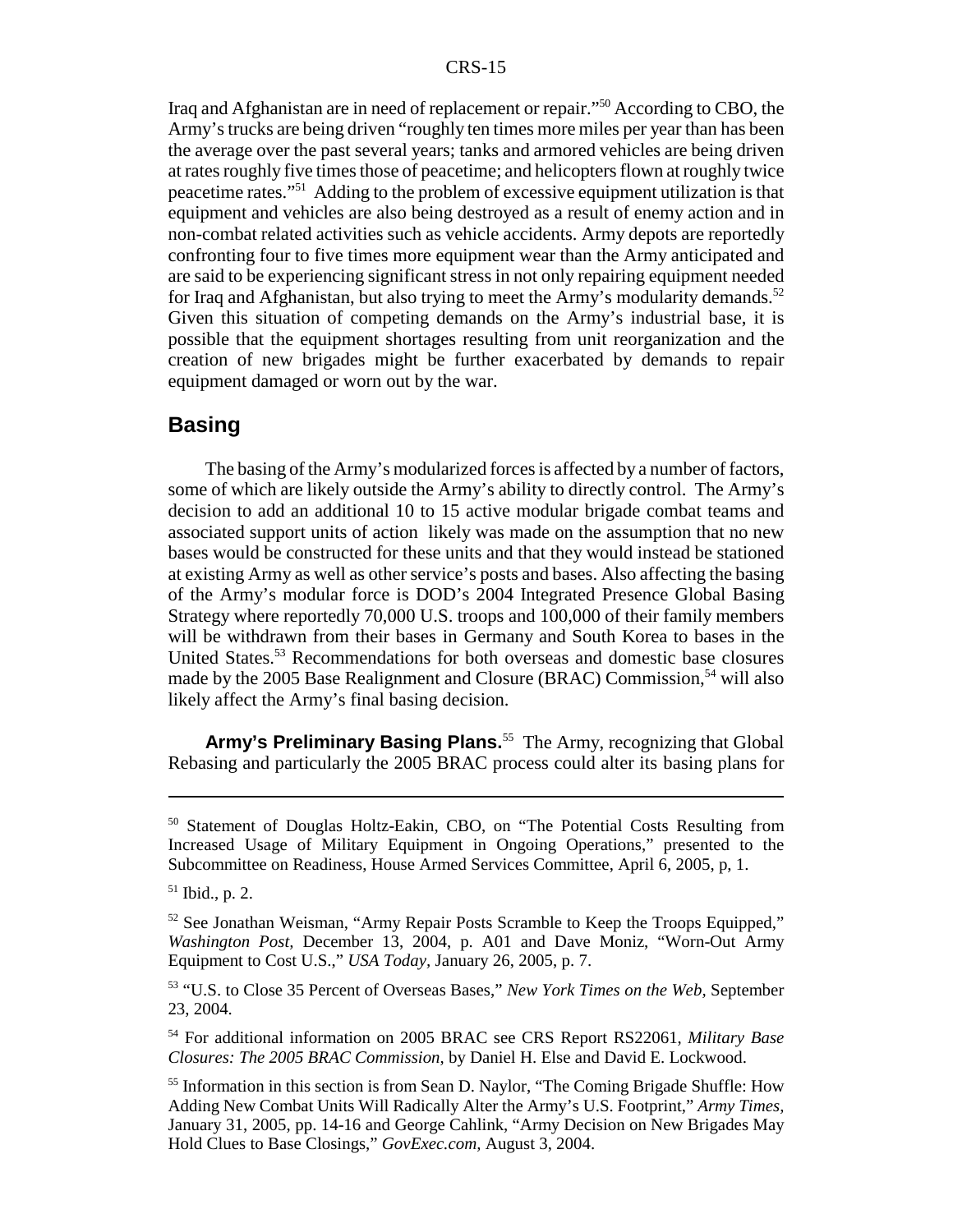modular forces has reportedly made some preliminary basing plans. Given modularization and rebasing from Korea and Germany, the Army could potentially be required to find "new homes" for up to 19 new brigade combat teams as well as a number of supporting units. In general, Army posts that already have combat units such as Ft. Bragg, Ft. Carson, and Ft. Hood are scheduled to receive additional brigade combat teams and supporting units and some experts maintain that these bases run a low risk of being recommended for closure under BRAC 2005. Some other posts not normally associated with large combat formations, including National Guard posts, reportedly under consideration for the stationing of active modular brigade combat teams and support units of action include:

- $\bullet$  Ft. Knox, KY;
- $\bullet$  Ft. Bliss, TX;
- Ft. Polk, LA:
- Ft. Irwin, CA;
- Camp Grayling, MI;
- Ft. Chaffee, AR;
- Yuma Proving Ground, AZ;
- Ft. Irwin, CA;
- Ft. Hunter-Liggett, NV;
- Dugway Proving Ground; UT; and
- Gowen Field, ID.

The Army has stressed that these post are only under consideration and that its final decision on basing units will not be made until after the President certifies the base closure and realignment list and transmits it to Congress in November 2005. The Army reportedly, however, tried to anticipate what posts could be included in BRAC 2005 when making its tentative basing list in order to reduce turbulence that could result from assigning a brigade to a post and then having the post closed under BRAC. The Army's criteria for choosing its tentative bases included sufficient training areas; ability to support rapid deployment, and base infrastructure.

**Overseas Basing Commission Recommendations.**<sup>56</sup> The Overseas Basing Commission in its report recommends that in addition to the Army's plan to station a Stryker Brigade and a modular aviation brigade in Germany and an airborne brigade combat team in Italy<sup>57</sup> that one heavy brigade should also remain in Europe. If so approved by the President and Congress, a heavy brigade combat team tentatively planned to be stationed in the United States could instead be stationed somewhere in Europe.

**BRAC Recommendations.** On May 13, 2005, DOD released its BRAC 2005 Closure and Realignment list. According to the list, none of the posts reportedly under consideration for stationing modular forces were recommended for closure, although a number were recommended for realignment which could either

<sup>56</sup> Report of the Commission on Review of Overseas Military Facility Structure of the United States to the President and the Congress, May 9, 2005.

<sup>57</sup> General B.B. Bell, Update on the Impacts of Global Rebasing on United States Army Forces in Europe, United States Army, Europe, April 7, 2005.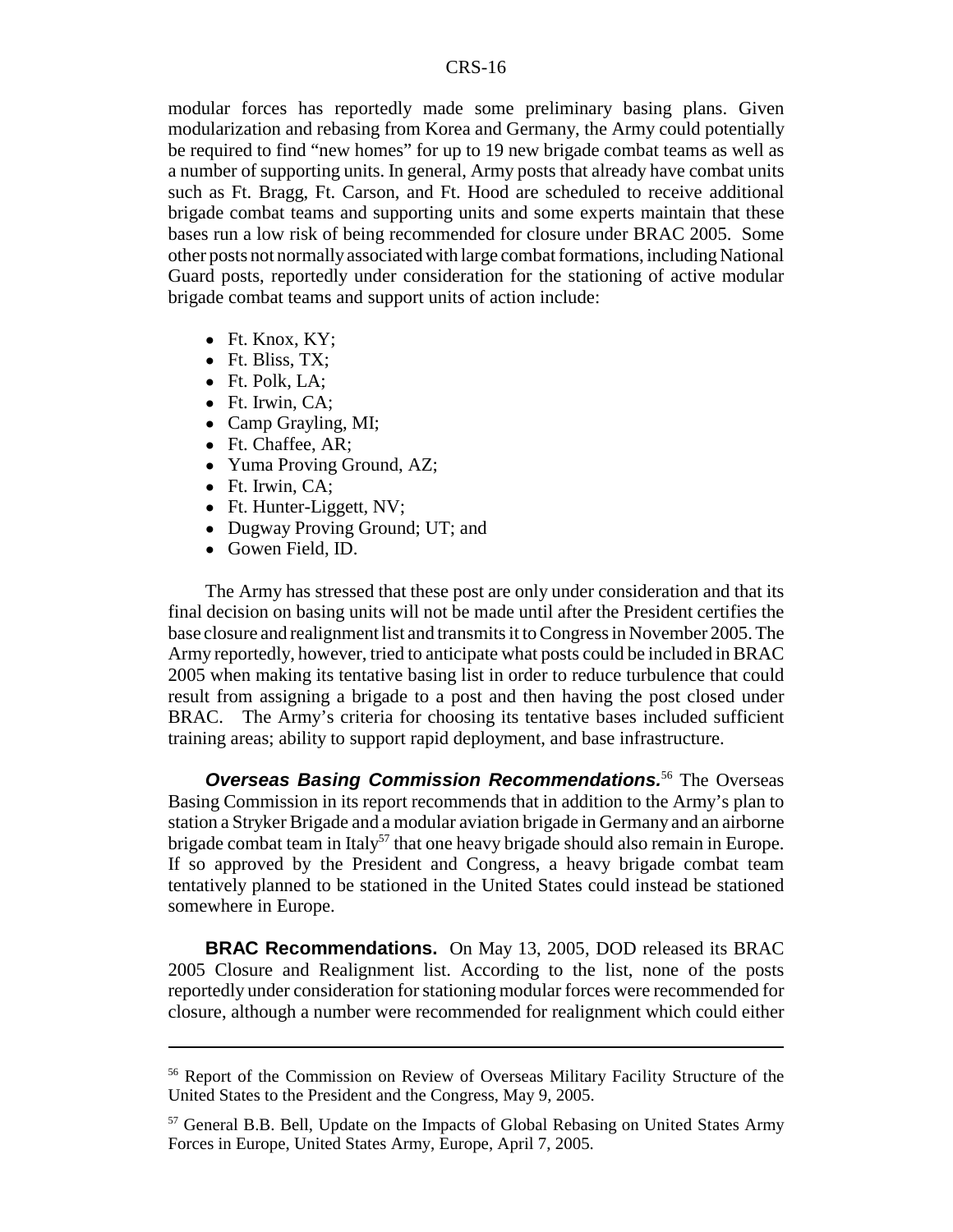#### CRS-17

add or decrement the number of soldiers presently stationed at those posts. Some specific modularity-related recommendations for active Army posts include:<sup>58</sup>

- Ft. Bragg, NC: Activate the  $4<sup>th</sup>$  Brigade Combat Team and receive relocated Combat Service Support units returning from Europe to support Army modularization;
- Ft. Hood, TX: Relocate a brigade combat team to be activated in FY 06 and a UEx headquarters to Ft. Carson, CO as Ft. Hodd does not have sufficient facilities and available maneuver training area to support six permanent heavy BCTs while Ft. Carson does have the capacity;
- ! Ft. Knox, KY: Relocate the Armor Center and School to Ft. Benning, GA in order to activate an infantry BCT as well as receive relocated engineer, military police, and combat service support units from Europe and Korea;
- Ft. Bliss, TX: Receive  $1<sup>st</sup>$  Armored Division from Germany and various echelon above division units from Germany and Korea;
- Ft. Rily, KS: Activate a brigade combat team and receive  $1<sup>st</sup>$  Infantry Division units returning from Germany and various echelon above division units returning from Germany and Korea.

## **Rebalancing and Stabilizing the Force**

## **Other Critical Army Initiatives**

The Army has two other concurrent initiatives underway which have been described as "critical enablers" in the Army's brigade-centric reconfiguration: rebalancing and stabilizing the force. Both initiatives involve substantial policy, organizational, and personnel changes from FY2004 - FY2009 and some observers contend that these two initiatives may be more be difficult to achieve than the creation of 10 to 15 additional brigade-sized units.

## **Rebalancing the Force**

In what the Army describes as its "most significant restructuring in 50 years," the Army is presently converting a number of units deemed less relevant to the GWOT into units more appropriate to the types of operations ongoing in Iraq and Afghanistan. This change involves over 100,000 active and reserve personnel and involves decreasing certain types of units while increasing others as described in the following table:

<sup>58</sup> Department of Defense Base Closure and Realignment Report, Volume II Detailed Recommendations, May 2005, pp. A-5 - A-19..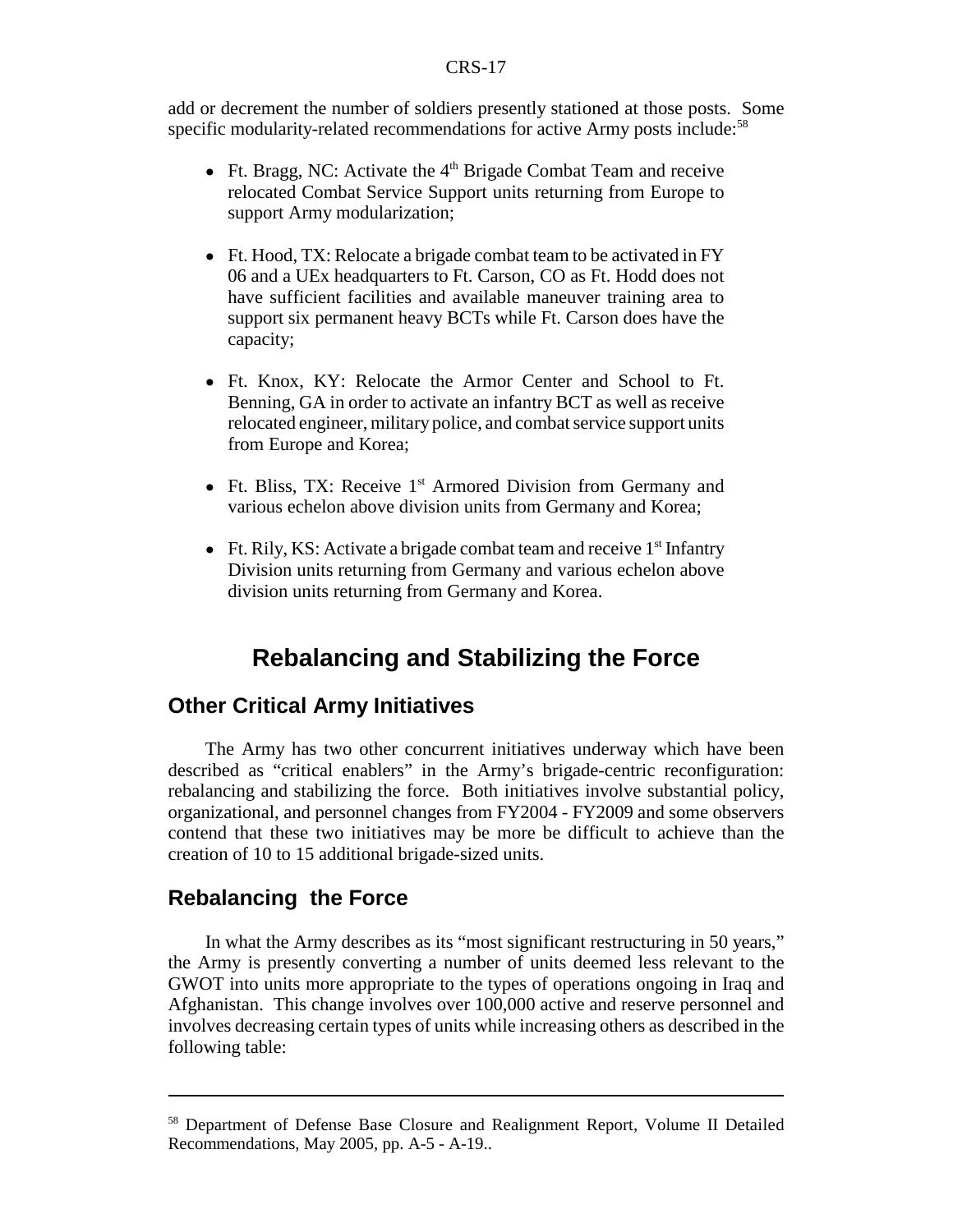| <b>Decrease</b>            | <b>Increase</b>                        |
|----------------------------|----------------------------------------|
| 36 - Field Artillery Units | 149 - Military Police Units            |
| 10 - Air Defense Units     | 16 - Transportation Units              |
| 11 - Engineer Units        | 9 - Petroleum/Water Distribution Units |
| 19 - Armor Units           | 8 - Civil Affairs Units                |
| 65 - Logistic Units        | 4 - Psychological Operations Units     |
|                            | 11 - Biological Detection Units        |

**Table 4. Restructuring of Units, FY2004 - FY2009 59**

**Source:** Department of the Army briefing to the media on "Building Army Capabilities," Feb. 17, 2004.

According the Army's 2005 Posture Statement dated February 6, 2005 this rebalancing is underway with more than  $34,000$  spaces having been converted $^{60}$ although no specifics were provided as to exactly how many new units had been developed under this initiative. The Army further maintains that rebalancing will produce a 50 percent increase in infantry capabilities and similar increases in military police, civil affairs, intelligence, and other "critical skills."61 This rebalancing is also intended to place more combat support and combat service support units back into the active component from the Reserves to improve overall deployability and sustainability as well as to reduce requirements for immediate mobilization of Reserve units.<sup>62</sup>

### **Stabilizing the Force**

This initiative transitions the Army from an individual replacement manning system to a unit-focused system. The objective is to keep soldiers in units longer in order to reduce historically high turnover rates of soldiers and their leaders and to foster unit cohesion and operational effectiveness.<sup>63</sup> In addition this initiative is intended to provide stability to Army families and could ultimately save the Army money as it could result in fewer moves for soldiers and their families. The 172<sup>nd</sup> Separate Infantry Brigade in Alaska was the first unit to implement the unit stability program and four additional brigades are scheduled to implement unit stability in 2005.64

- $63$  Ibid.
- $64$  Ibid.

<sup>59</sup>

 $60$  U.S. Army's 2005 Posture Statement (Unclassified), February 6, 2005, p. ii.

 $61$  Ibid.

 $62$  Ibid., p. 9.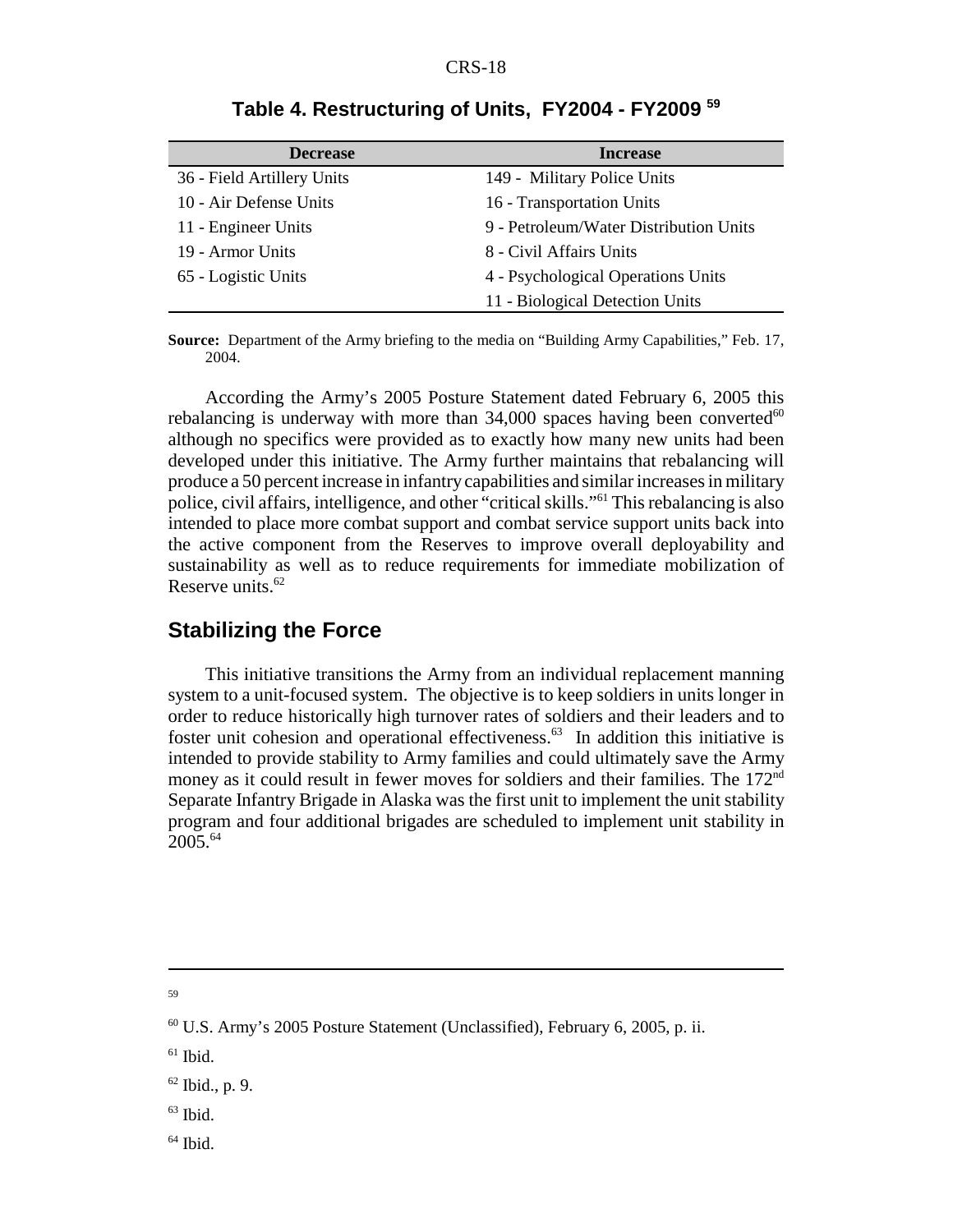## **Potential Oversight Issues for Congress**

## **Modularity " Lessons Learned" From Deployments to Iraq**

It is possible that Congress might explore with the Department of Defense and the Army the initial "lessons learned" from the 2005 deployment to Iraq of  $3<sup>rd</sup>$ Infantry Division and the  $101<sup>st</sup>$  Airborne Division — the Army's first two modularized divisions. The performance of these two restructured divisions that participated in the March 2003 ground invasion of Iraq in the traditional divisional structure, will likely be closely scrutinized and extensively documented. The Army has suggested that these operational and combat lessons learned from the current rotation of these two new units will help the Army to refine not only tactics and operational procedures for modular forces but also force structure as well as unit manning, two areas of considerable congressional interest. Congressional exposure to these lessons learned could potentially provide valuable insight to Congress as it performs it's oversight and budgetary roles regarding the Army's transformation to a modular force.

## **Personnel and Equipment Shortages**

Congress may decide to examine the impact of personnel and equipment shortages on modularization of the active Army and National Guard in greater detail. Some contend that personnel, in particular, and equipment shortages could result in the Army not achieving its goals in terms of both timelines for conversion as well as total number of additional brigade combat teams and support units of action created. Such an examination could focus on individual units and identify not only current and projected equipment and personnel shortfalls in those units, but perhaps trends throughout both the active Army and National Guard. Some have questioned the benefit, for example, of creating ten additional active brigades if those brigades and existing brigades will be undermanned and underequipped as a result of modularization, when, under the current divisional configuration, brigades are relatively well-equipped and manned. Given the National Guard's more pronounced personnel shortfalls and its historic equipment shortages, Congress may opt for a much more detailed examination of shortages as well as the overall timeline to convert Guard units to a modular force.

#### **Basing**

Congress might act to review the Army's evolving basing plans for modular forces, particularly during its examination of 2005 BRAC recommendations, in terms of not only the base's and the surrounding local community's ability to support and sustain modular forces but also how these bases support the Army's vision of an "expeditionary Army." Some have suggested that BRAC-directed moves, DOD's 2004 Global Rebasing Initiative, and the Army's desire to station its forces in a more "expeditionary" posture could result not only in difficulty in deploying these forces in the event of a crisis but also a situation where the Army is in a perpetual state of transit for at least the next decade as units and soldier's families move to their new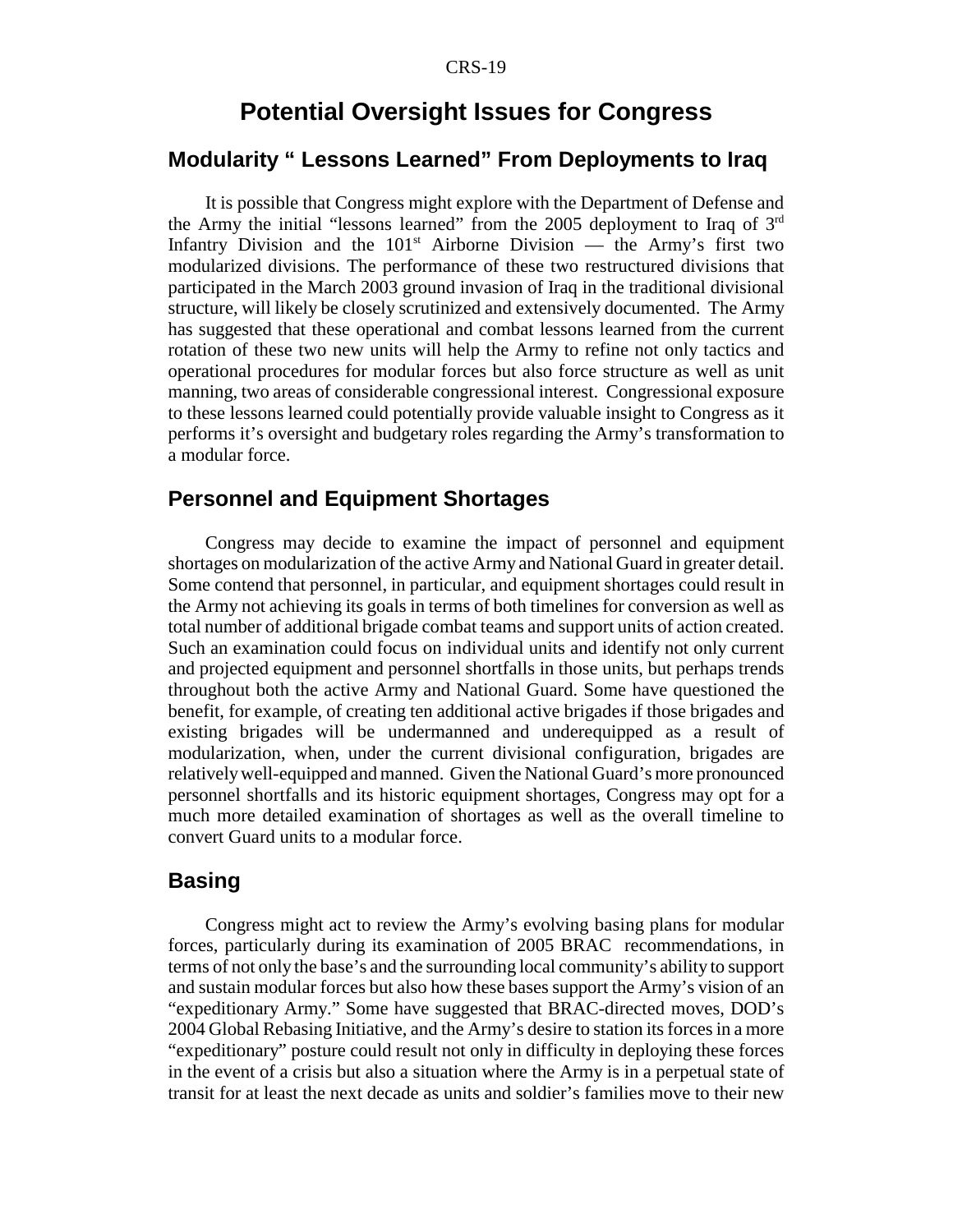#### CRS-20

bases.65 The Report of the Commission on Review of Overseas Military Facility Structure of the United States to the President and the Congress notes:

That "to launch major realignments of bases and unit configurations at a time when we are in midst of two major conflicts (Operation Enduring Freedom and Operation Iraqi Freedom) takes us to the edge of our capabilities" and the committee "finds no imperative for doing all of this in the short spate of time now planned," noting that "if we continue at the current pace we are liable to handicap operational capability."66

Given concerns about basing both in the United States and overseas, Congress might choose to review the capacity for bases to accommodate new Army units as well as soldiers and their families and the impact of these moves on local surrounding communities. Congress might also look at the proposed timeline for moving Army units with the view that the proposed timings of these moves could possibly have a detrimental impact on the operational availability of transitioning units.

## **Rebalancing and Stabilizing the Force**

Congress might act to review, in greater detail, the Army's rebalancing and stabilization initiatives. The Army has characterized these initiatives as "critical" to the modular transformation of the Army, but little is publically known as to how well they are progressing in terms of new units that have been created or how stabilization is affecting unit cohesion or family life for soldiers. Given that these two initiatives involve significant structural and cultural change for the Army, they also likely have significant budgetary implications that some feel are not adequately discussed as part of Army modularity.

<sup>65</sup> See Esther Schrader, "Iraq Conflict Disrupts U.S. Plans for Military," *Los Angeles Times,* June 15, 2004; Peter Grier and Faye Bowers, "15 Years After Cold War, A Troop Shift," *Christian Science Monitor*, August 17, 2004; David S. Cloud, "Pentagon's Plan to Transfer Troops is Faulted by Panel," *New York Times,* May 5, 2005.

<sup>66</sup> Report of the Commission on Review of Overseas Military Facility Structure of the United States to the President and the Congress, May 2005, pp. 4-5.